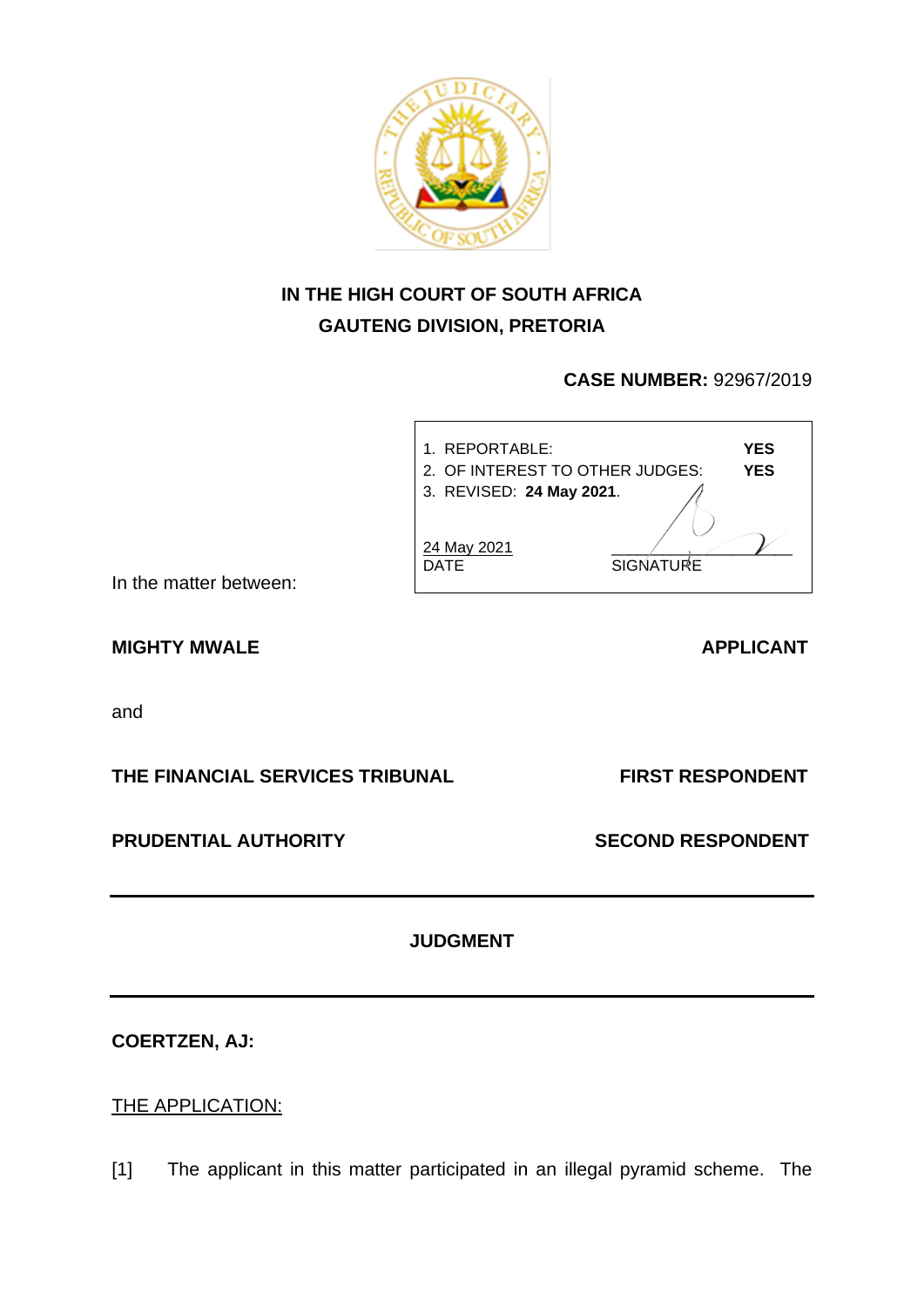present application finds its way to this court by virtue of the provisions of s 235 of the Financial Sector Regulation Act, 9 of 2017 ('FSR Act'). The section provides of judicial review of orders of the Financial Services Tribunal ('The Tribunal').<sup>1</sup> The notice of motion, which was previously amended, initially sought to review decisions of both the first and second respondents. On conclusion of the argument on 18 March 2021 the applicant applied for a final amendment of the notice of motion, which I granted. It is now beyond doubt that the applicant seeks the following relief:

- *'"1. Reviewing and setting aside the decision of the First Respondent dated 12 June 2019;*
- *2. Directing the First Respondent to constitute of* (sic) *new panel hear* (sic) *the reconsideration application de novo as between the parties..."* – (emphasis added).<sup>2</sup>

### THE AUTHORITY AND THE DIRECTION:

- [2] The second respondent, the Prudential Authority ('the Authority'), is a juristic person which operates within the administration of the Reserve Bank. The Authority was established in terms of s 32 of the FSR Act and is a 'financial sector regulator' as defined in s 1 of the FSR Act.
- [3] On 28 June 2018 the Authority issued a direction ('the direction') in terms of s 83 of the Banks Act<sup>3</sup> against the applicant and against Mighty Solutions CC ('the Corporation'). The applicant is the sole member of the Corporation.
- $[4]$  The Authority's reasons<sup>4</sup> for its decision to issue the direction were placed before the Tribunal and before this court.

<sup>&</sup>lt;sup>1</sup> Section 235 of the FSR Act provides:

<sup>&#</sup>x27;Any party to proceedings on an application for reconsideration of a decision who is dissatisfied with an order of *the Tribunal may institute proceedings for a judicial review of the order in terms of the Promotion of Administrative Justice Act or any applicable law.'* 

<sup>&</sup>lt;sup>2</sup> In terms of the "RE-AMENDED NOTICE OF MOTION" dated 19 March 2021.

<sup>3</sup> 94 of 1990.

<sup>4</sup> The Authority's "Statement of Reasons" in terms of s 229(2) of the FSR Act.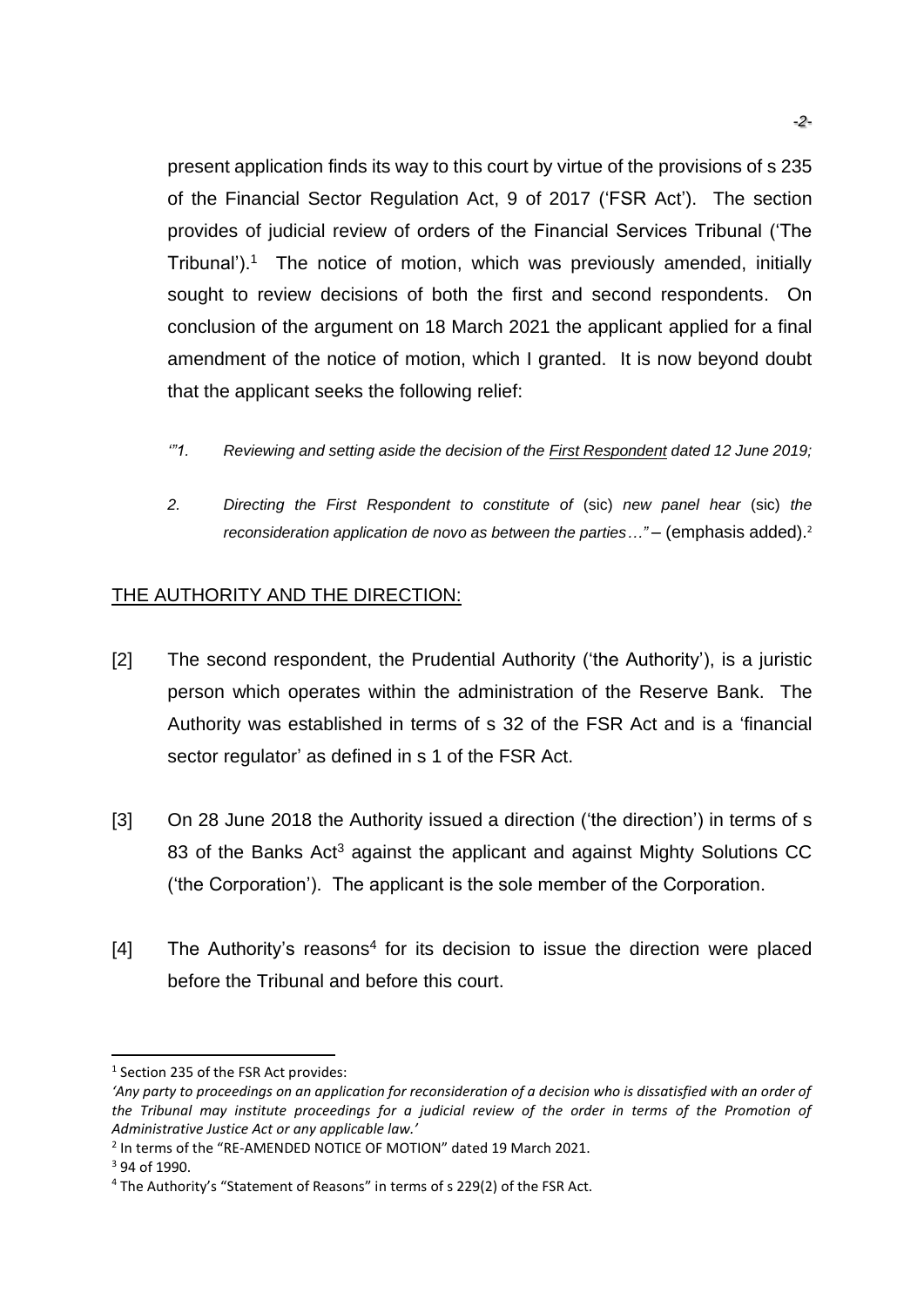### THE TRIBUNAL AND THE RECONSIDERATION APPLICATION:

- [5] The Tribunal was established in terms s 219 of the FSR Act. The decisions<sup>5</sup> of the Authority are subject to reconsideration by the Tribunal on the application of a person aggrieved.<sup>6</sup> The applicant applied to the Tribunal for a reconsideration of the decision of the Authority - ('the reconsideration application'). On 12 June 2019 the Tribunal dismissed the reconsideration application. The Tribunal's written reasons<sup>7</sup> for its decision were placed before this court. Not satisfied with the outcome of the reconsideration application the applicant now applies to this court for a review of the Tribunal's decision.
- [6] The Authority opposes the review application. The Tribunal abides by the outcome. It was common cause at the hearing of the review application that the decision of the Authority was subject to reconsideration by the Tribunal, and that the decision of the Tribunal is in turn reviewable by this court.
- [7] Although the applicant was entitled to legal representation<sup>8</sup> before the Tribunal, he elected to take part in the proceedings in person. The Corporation was the second applicant in the proceedings before the Tribunal. The Corporation is under business rescue in terms of the relevant provision of the Companies Act.<sup>9</sup> The Tribunal held the view that the applicant lacked *locus standi* to act or to appear on behalf of the business rescue practitioner. This is not an issue before me.
- [8] A reconsideration application must be made in accordance with the Tribunal Rules,<sup>10</sup> must contain full particulars of the grounds on which the application is based and must be drafted to conform as far as possible to a standard form. The proceedings are to be conducted *"with as little formality and technicality,*

<sup>5</sup> As defined in sec 218 of the FSR Act.

<sup>6</sup> In terms of s 230 of the FSR Act.

<sup>&</sup>lt;sup>7</sup> Published on the website of The Financial Sector Conduct Authority: [www.fsca.co.za](http://www.fsca.co.za/)

 $8$  Section 232(1)(c) of the FSR Act.

<sup>&</sup>lt;sup>9</sup> 71 of 2008.

<sup>10</sup> Available at: [www.fsca.co.za](http://www.fsca.co.za/)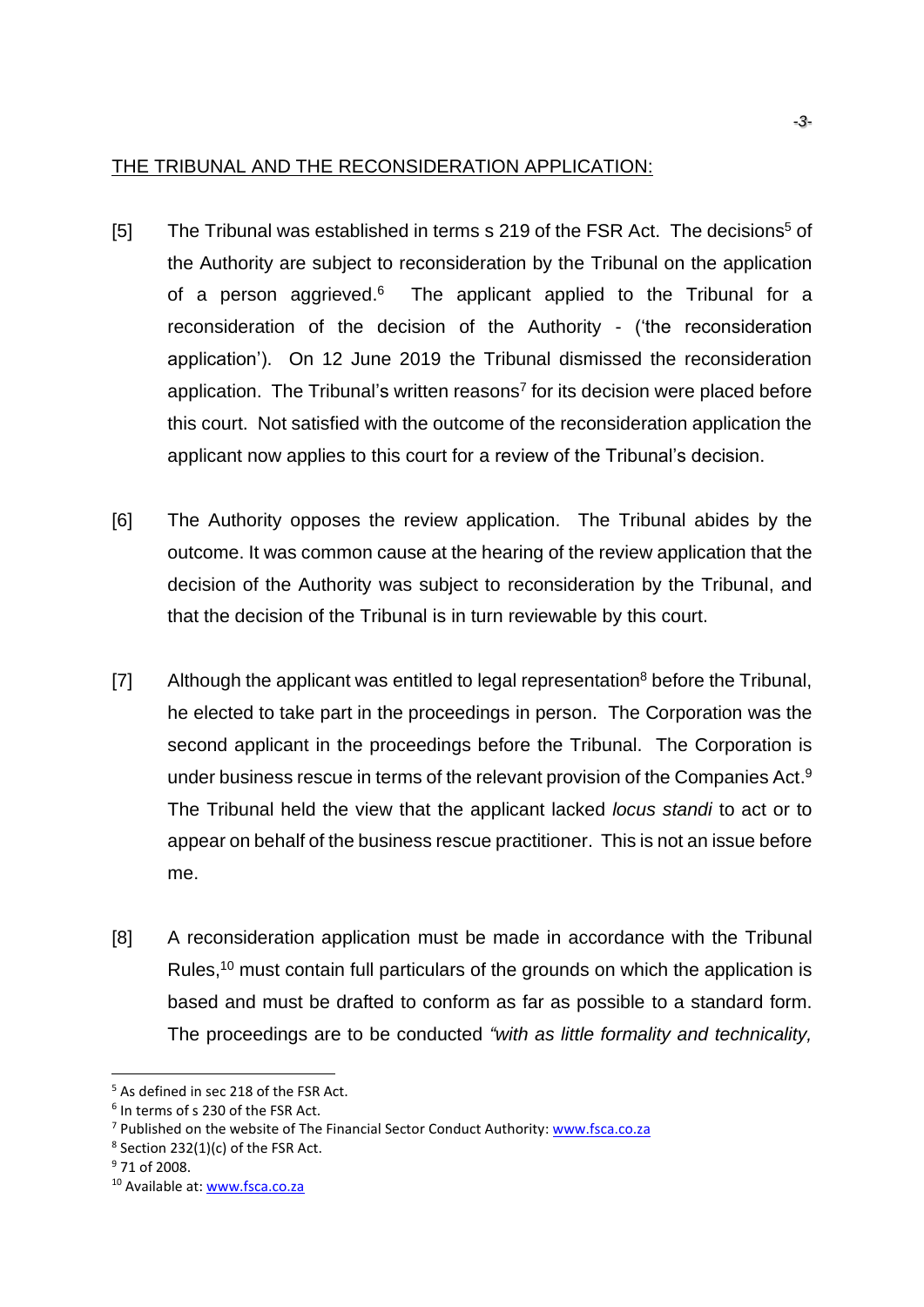*and as expeditiously, as the requirements of the financial sector laws and a*  proper consideration of the matter permit<sup>".11</sup> The person chairing the Tribunal panel may give directions to facilitate the conduct of proceedings.<sup>12</sup> The Tribunal panel<sup>13</sup> is not bound by the rules of evidence but may inform itself "*on any relevant matter in any appropriate way"*. 14

[9] The reconsideration application must contain the Authority's decision letter and the Authority's reasons<sup>15</sup> and any other information including annexures provided to the applicant by the Authority. The Authority must furnish the Tribunal with a bundle of the relevant underlying documents on which the decision was based together with further reasons, where necessary. The applicant may augment the grounds on which the application is based, if necessary.<sup>16</sup>

# THE PAPERS IN THE REVIEW APPLICATION:

- [10] The applicant did not place his statement that he must have submitted to the Tribunal before me in the review application. I am left to determine the review application on the applicant's founding affidavit and on the Authority's answering affidavit.<sup>17</sup>
- [11] In support of the review application the applicant annexed the following annexures to his founding affidavit:

MM1 - Draft Final Report dated July 2014 by Mr Johan Kruger ('Kruger'); MM2- Progress report and letter dated 20 April 2017 from Kruger to the Registrar of Banks;

 $11$  Section 232(1)(b) of the FSR Act.

<sup>12</sup> Section 232(2) of the FSR Act.

 $13$  In this matter consisting of three members – (See s 224 of the FSR Act).

<sup>&</sup>lt;sup>14</sup> Section 232(4) of the FSR Act.

<sup>&</sup>lt;sup>15</sup> In terms of s 229 of the FSR Act.

<sup>&</sup>lt;sup>16</sup> Affidavits are seemingly not required in a reconsideration application.

 $17$  There is no replying affidavit by the applicant.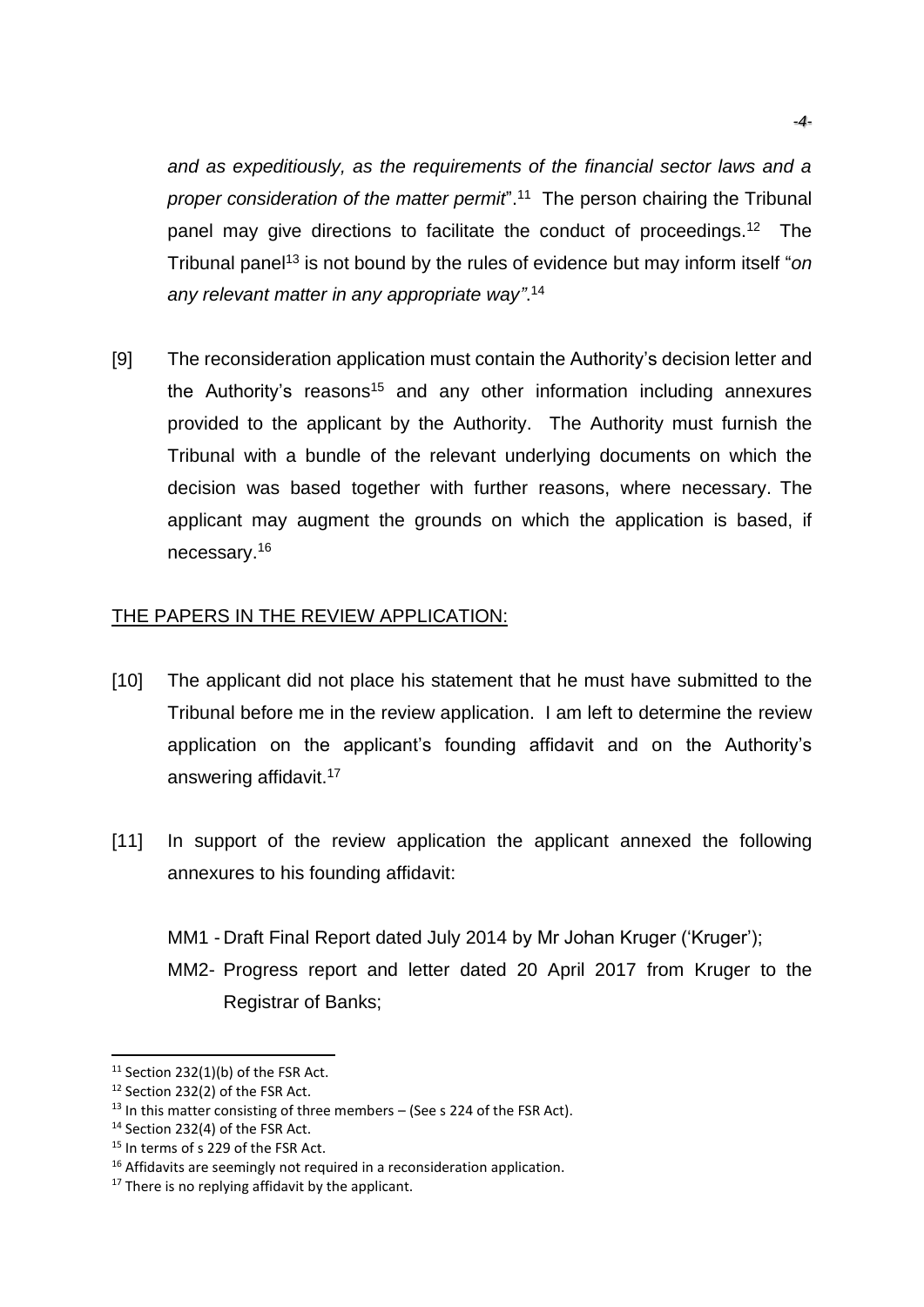- MM3 An extract summary of transactions on the account of the Corporation together with a letter from ATM Solutions dated 7 June 2019 relating to an ATM machine placed at a business premises of the Corporation, and an extract summary of transactions relating to the ATM;
- MM4 A transcript of the (partly transcribed) argument before the Tribunal on 11 June 2019;
- MM5 The Tribunal's reasons;
- MM6 The Authority's reasons.

### THE GROUNDS OF REVIEW:

- [12] The applicant relies on essentially four grounds of review, namely:
	- i) That the Tribunal's decision was influenced by a material error of law;
	- ii) That the Tribunal's decision was unreasonable;
	- iii) That the Tribunal's decision was irrational;
	- iv) That the Tribunal (specifically the chairman<sup>18</sup>) was biased against the applicant.

# THE LEGAL FRAMEWORK:

[13] The Authority's decision to issue the direction was taken in terms of s 83(1) of the Banks Act, which provides:

*'If as a result of an inspection conducted under section 12 of the South African Reserve Bank Act, 1989 (Act No. 90 of 1989), the Authority is satisfied that any person has obtained money by carrying on the business of a bank without being registered as a bank... the Authority may in writing direct that person to repay, subject to the provisions of section 84 and in accordance with such requirements and within such period as may be specified in the direction, all money so obtained by that person in so far as such money has not yet been repaid, including any*

<sup>&</sup>lt;sup>18</sup> The Tribunal was chaired by a former judge of the Supreme Court of Appeal, Mr Justice LTC Harms. The reference to "chairman" is intentional. By contrast the chairperson of the Tribunal is defined in s 1 of the FSR Act as *'the person holding the office of the Chairperson of the Tribunal in terms of section 220 (4), and includes a person acting as the Chairperson.'*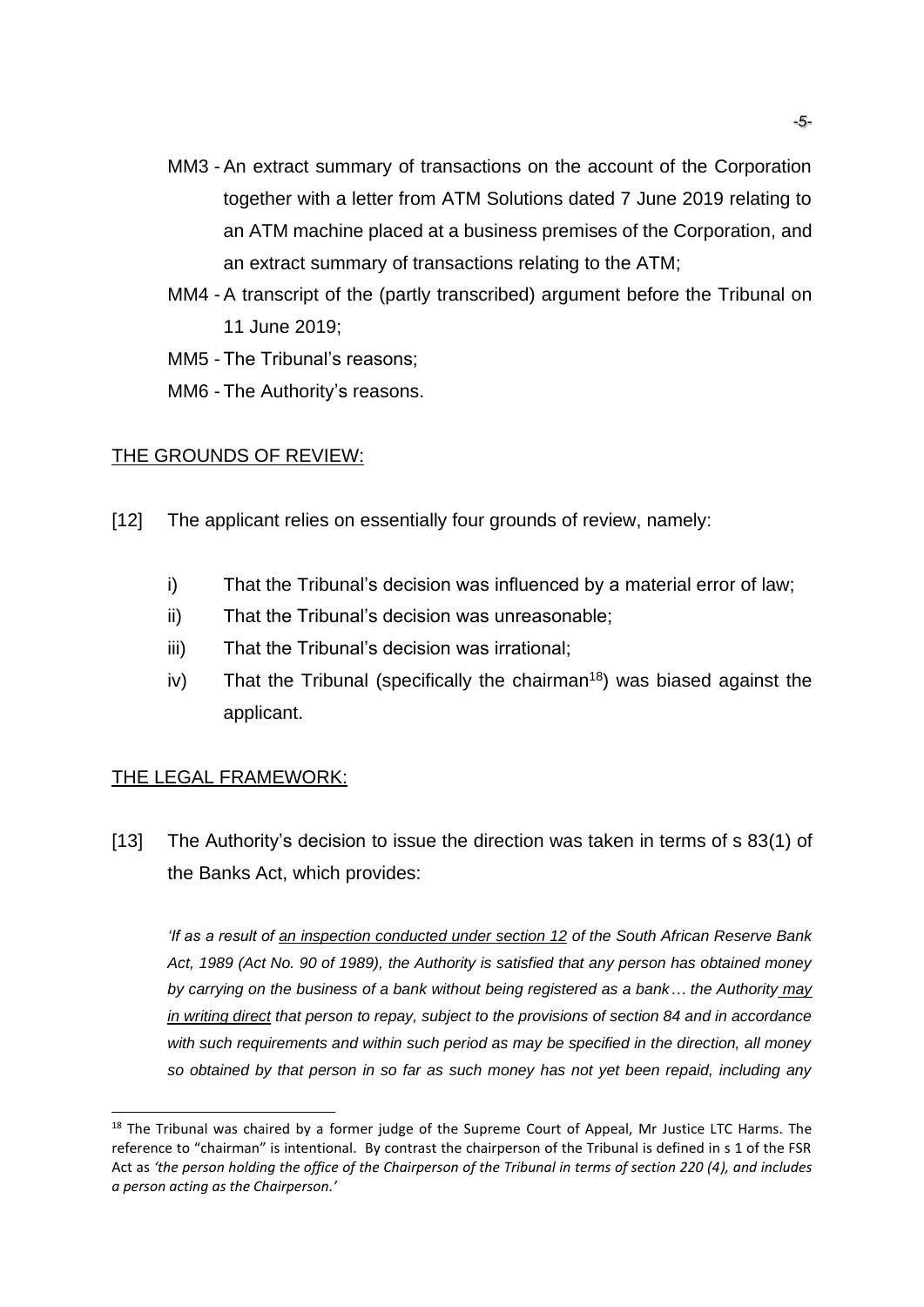*interest or any other amounts owing by that person in respect of such money.'* – (emphasis added).

- [14] In terms of s 84 of the Banks Act the Authority must, simultaneously with the issuing of a direction under section 83(1), appoint a repayment administrator to manage and control the repayment of money in compliance with the direction, provided that the Authority may afford the person subject to the direction a reasonable period of time to devise and implement an alternative plan of action that is in the interests of the investors and to which the Authority has no objection. The repayment administrator is obliged, amongst other duties, to take possession of all the assets of the person subject to the direction.<sup>19</sup> It is common cause that Kruger was appointed as repayment administrator.
- [15] In terms of s 1 of the Banks Act, "the business of a bank" means-
	- *"(a) … (d)*;
	- *(e) any other activity which the Authority has, after consultation with the Governor of the Reserve Bank, by notice in the Gazette declared to be the business of a bank, but does not include…"* – (emphasis added).
- [16] The Registrar of Banks<sup>20</sup> extended the definition of "the business of a bank" to include participants in pyramid and related schemes in terms of s 1(e), as follows": 21

*'In terms of paragraph (e) of the definition of "the business of a bank" in section 1 of the Banks Act, 1990 (Act 94 of 1990), and after consultation with the Governor of the South African Reserve Bank, I, Christo Floris Wiese, Registrar of Banks, hereby declare the activities set out in paragraphs 2 and 3 of the Schedule to be the business of a bank.*

*C F WIESE,*

<sup>&</sup>lt;sup>19</sup> Section 84(1A)(b)(i) of the Bank's Act.

<sup>20</sup> Since 1 April 2018 the Authority.

<sup>&</sup>lt;sup>21</sup> GN 498 published in the Government Gazette No. 17895 on 27 March 1997.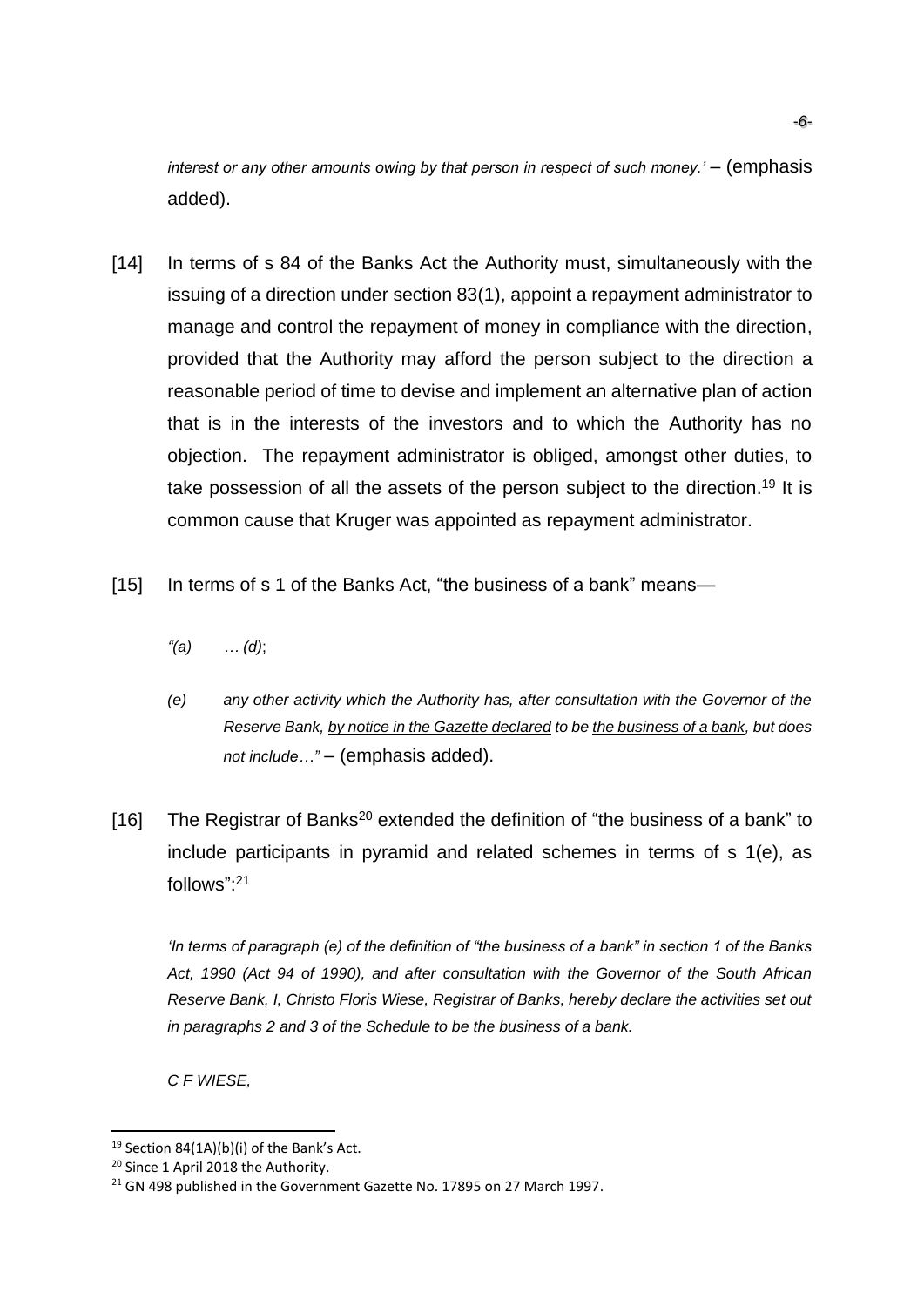#### *Registrar of Banks*

#### *SCHEDULE*

*1. Definitions.—In this Schedule, "the Act" means the Banks Act, 1990 (Act 94 of 1990),*  and any word or expression to which a meaning has been assigned in the Act shall *bear such meaning and, unless the context otherwise indicates—*

#### *"business practice" includes-*

- *(a) any agreement, arrangement or understanding, whether legally enforceable or not, between two or more persons; or*
- *(b) any scheme, practice or method of trading, including any method of marketing or distribution.*
- *2. The acceptance or obtaining of money, directly or indirectly, from members of the public as a regular feature of a business practice, with the prospect of such members (hereinafter referred to as the "participating members") receiving payments or other money-related benefits, directly or indirectly—*
	- *(a) on or after the introduction of other members of the public to the business practice (hereinafter referred to as the "new participating members"), from which new participating members, in their turn, money is accepted or obtained, directly or indirectly, as a regular feature of the business practice, whether or not—*
		- *(i) the introduction of the new participating members is limited to their introduction by participating members or extends to the introduction of the new participating members by other persons; or*
		- *(ii) new participating members are required to acquire movable or immovable property, rights or services;*
	- *(b) on or after the promotion, transfer or change of status of the participating members or new participating members within the business practice; or*
	- *(c) from funds accepted or obtained from participating members or new participating members in terms of the business practice.*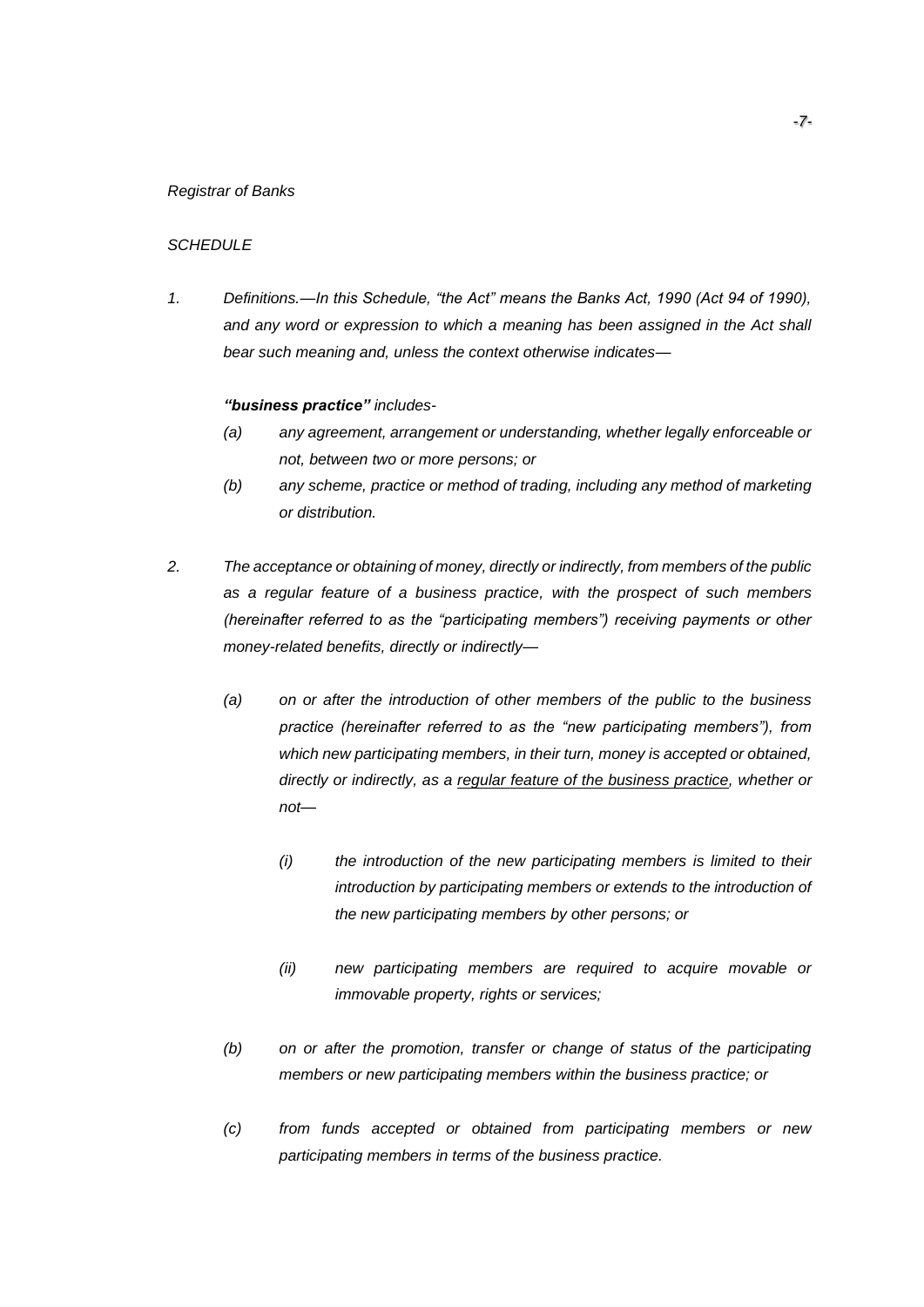*3. The soliciting of, or advertising for, directly or indirectly, money and/or persons for introduction into or participation in a business practice as described in paragraph 2 supra.*' – ('the Notice').

It was common cause before the Tribunal that the Authority relied solely on the extended definition under s 1(e) of the Banks Act, read with the Notice.

[17] Section 12(1) of the South African Reserve Bank Act<sup>22</sup> provides:

*'If the Governor or a Deputy Governor has reason to suspect that any person, partnership, close corporation, company or other juristic person who or which is not registered in terms of the Banks Act…is carrying on the business of a bank…, he or she may direct the Registrar of Banks…, to cause the affairs or any part of the affairs of such person, partnership, close corporation, company or other juristic person to be inspected by an inspector appointed under section 11 (1), in order to establish whether or not the business of a bank…is being carried on by that person, partnership, close corporation, company or other juristic person.'* – (emphasis added). As from 1 April 2018, Part 4 of Chapter 9 of the FSR Act apply *mutatis mutandis* to inspections in terms of subsection (1). 23

[18] A reconsideration application constitutes an internal remedy as contemplated in section 7(2) of PAJA (Promotion of Administrative Justice Act, 3 of 2000). <sup>24</sup> I have already pointed out the applicant seeks to review the Tribunal order and to remit the matter to a differently constituted Tribunal panel. It is sometimes difficult for a court to determine the limits of its own power. In *Doctors for Life International v Speaker of the National Assembly and Others* (CCT12/05) [2006] ZACC 11; 2006 (12) BCLR 1399 (CC); 2006 (6) SA 416 (CC) (17 August 2006) the Constitutional Court held:

*"Courts must be conscious of the vital limits on judicial authority and the Constitution's design*  to leave certain matters to other branches of government. They too must observe the *constitutional limits of their authority. This means that the judiciary should not interfere in the* 

<sup>22</sup> 90 of 1989.

<sup>&</sup>lt;sup>23</sup> Section 12(2) of the South African Reserve Bank Act read with GN No. 169 in Government Gazette 41549 of 29 March 2018.

 $24$  In terms of s 230(1)(b) of the FSR Act.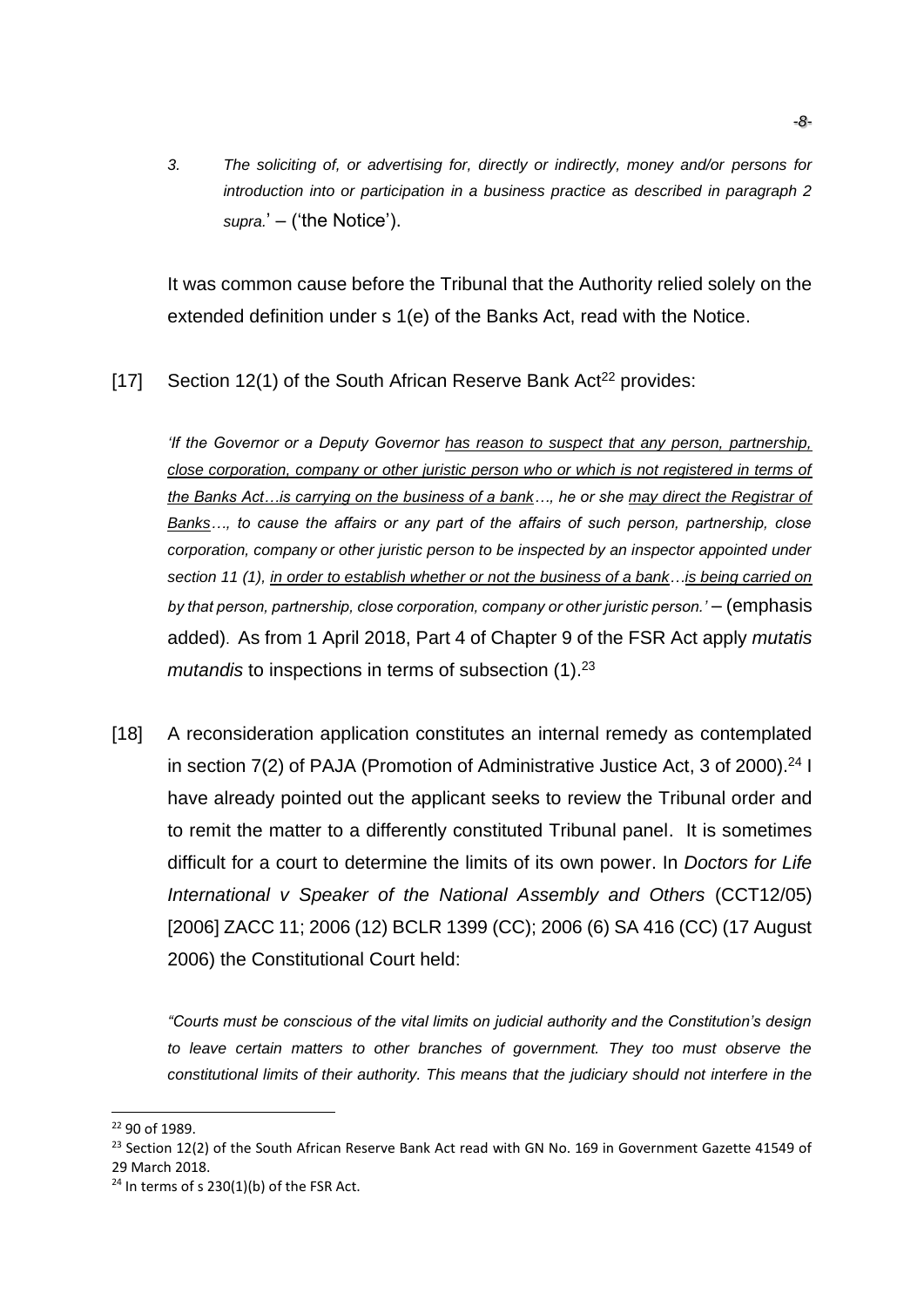*processes of other branches of government unless to do so is mandated by the Constitution."<sup>25</sup>*

It seems to me that the Tribunal was tasked with a reconsideration of the Authority's decision and the exercise of a discretion by the Authority to issue the direction. That the Tribunal did by reconsidering the available facts placed before the Authority in the context of the indicated legislative framework. This court must in my view similarly consider the application for review of the Tribunal order, against the same background and in the same context, together with the facts put forward in the affidavits in the review application. I agree with the Tribunal's assessment of the legal position that the Tribunal had no jurisdiction over the decisions of the Governor or Deputy Governor of the South African Reserve Bank. The decision of the Deputy Governor to direct the Authority to investigate the affairs of TVI and related persons and entities, was not open for reconsideration by the Tribunal.

# THE FACTS BEFORE THE TRIBUNAL:

- [19] It is common cause that during 2010 the applicant joined an illegal pyramid scheme known as  $TV^{26}$  - ('TVI'); and that he participated in the scheme. It is not disputed that the Tribunal correctly held that the nature of the business of TVI was accurately described by the Supreme Court of Appeal in *Kruger v Joint Trustees of the Insolvent Estate of Paulos Bhekinkosi Zulu and Another* [2016] ZASCA 163; [2017] 1 All SA 1 (SCA), as follows:<sup>27</sup>
	- *"[2] …TVI was described on its website as: "an International Direct Selling Company having Alliances and Channel partners all across the world" and as "one of the fastest growing companies in the Network Marketing Industry today". It claimed to operate in over 160 countries across the globe and that its head office was in London.*
	- *[3] The business entailed the marketing and sale of a travel voucher, mostly in electronic*

 $25$  At para 37.

<sup>&</sup>lt;sup>26</sup> Known by different names such as 'Travel Ventures International', 'TVI Express' and 'Travel Ventures Institution'*.*

 $27$  At paras  $2 - 4$ .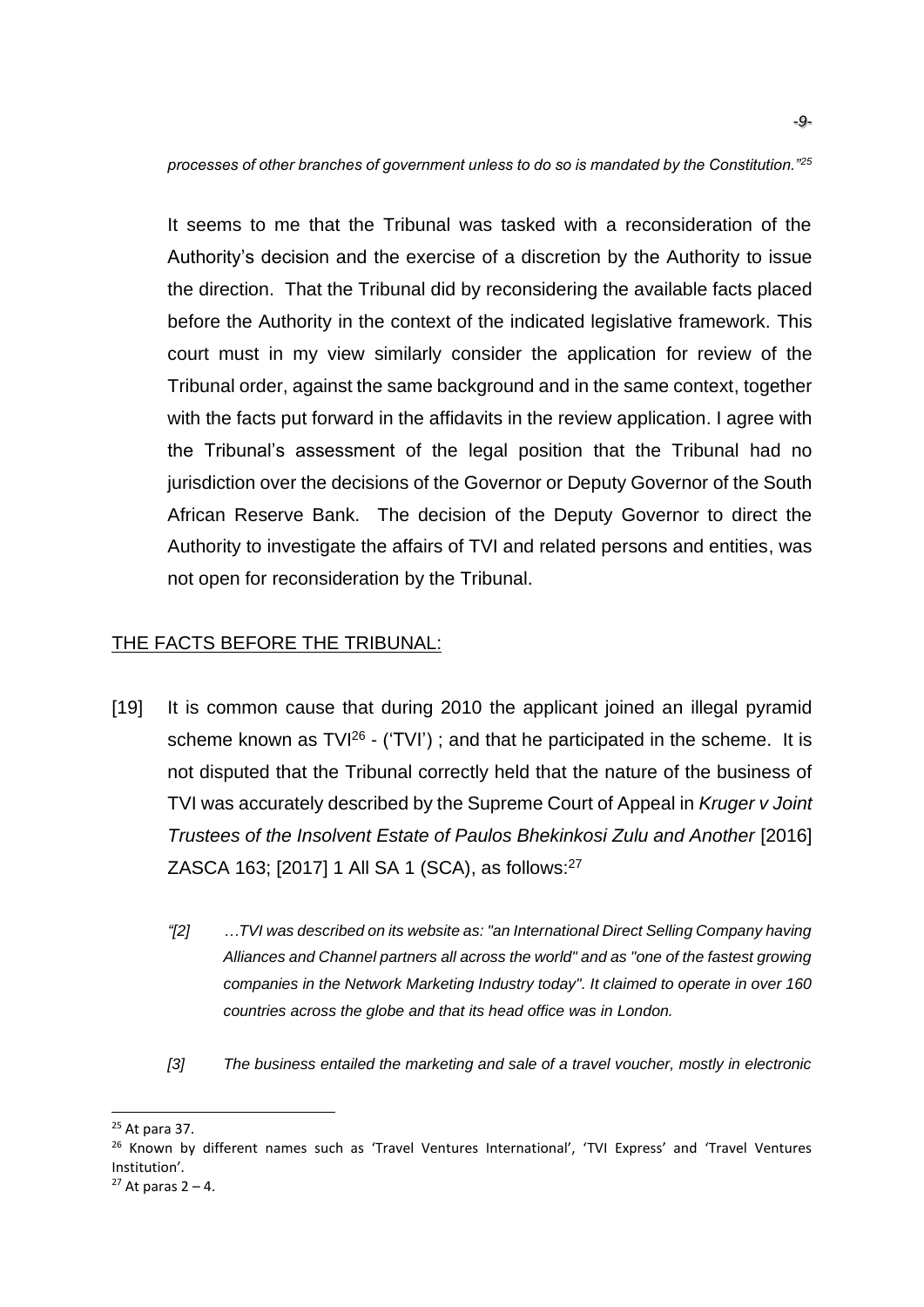*form. The voucher purportedly gave members significant discounts for international travel and accommodation with "travel partners" including the Hilton Hotels, Lufthansa, Swissair, South African Airways and many other reputable companies. It had to be bought electronically at USD2503 via TVI's website. Each had a unique number and a member purchasing it was accorded a particular status, such as an "Associate" or "Distributor". The member would be granted certain rewards such as a seven day holiday at a partner's three to five star hotel or resort, a free companion flight and a lifetime access to TVI's promotions and discounts in relation to air travel, accommodation, car hire and travel insurance.*

- *[4] The structure of the institution and its business was that of a typical pyramid scheme. A member had to traverse two boards, the "traveller" and the "express" boards. Upon joining, members were initially given positions at level one of the traveller board and would thereafter travel across four levels until they exited the first (traveller) board. On exiting the first board they received a reward of USD250 in cash and USD250 in vouchers ("double your investment"!). But to qualify for the rewards they had to "sponsor" two new entrants. A member exiting the traveller board would then go on to the first level of the express board where the exit reward was USD10 000. Thereafter the member could go on to the next express board, ad infinitum. A member would also earn 5 to 10% of sales made by his or her "downline" (those that he sponsored and those sponsored by them),and be eligible for numerous other prizes. As a marketing gimmick, TVI's presentation displayed endorsements of network marketing companies by Messrs Warren Buffet, Bill Clinton, Robert Kiyosaki and Donald Trump."*
- [20] I pause to point out that the exact terms of the appointment of the inspectors by the Deputy Governor of the Reserve Bank, and the exact terms of the Authority's direction, were not placed before me. It is however not in dispute that the Tribunal correctly held in this regard:

*"A Deputy Governor of the Reserve Bank had reason to suspect that TVI Express ('TVI') was carrying on the business of a bank or a mutual bank, whilst not being registered, and inspectors were appointed on 18 March 2011 as temporary inspectors of inter alia, TVI, a number of named role players, and 'any related persons and entities'.*

*The purpose of the appointment was to establish whether or not the business of a bank or mutual bank was being carried on by TVI and any related person or entity in contravention of the Banks Act.*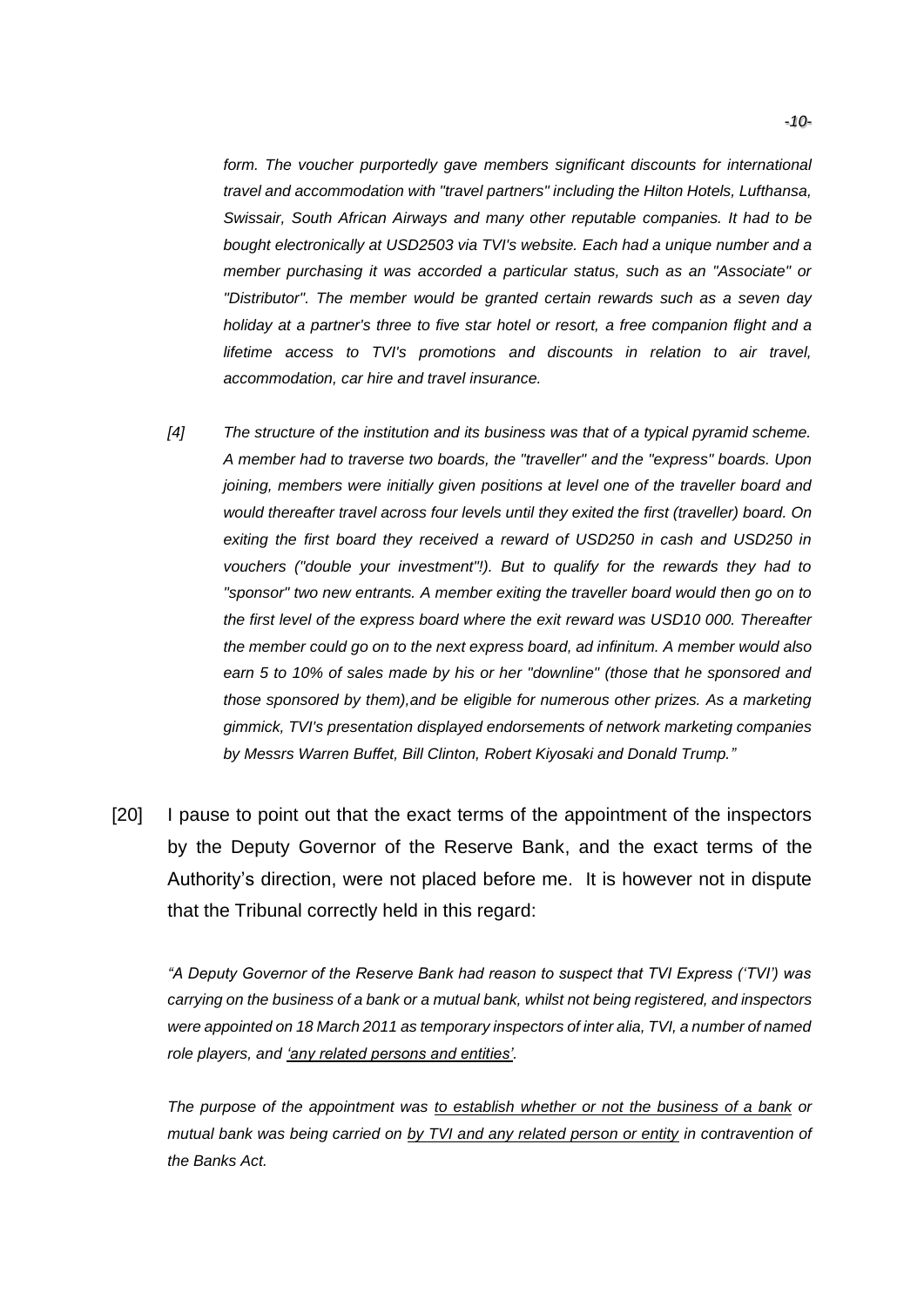*During the inspection and as a consequence, the Authority became satisfied that the applicants were a related entity and had obtained money from members of the public by carrying on the business of a bank without being registered as a bank. Subsequently, on 28 June 2018, the Authority issued a directive, in which the applicants were directed to repay all money obtained in contravention of the Banks Act. Simultaneously, the Authority appointed a repayment administrator, Mr JG Kruger."* – (added emphasis).

[21] The Tribunal held that on the undisputed facts, that TVI conducted a business practice falling within the terms of the Regulation, in that it obtained money, directly or indirectly, from members of the public as a regular feature of a business practice, with the prospect of the participating members receiving payments or other money-related benefits, directly or indirectly from funds accepted or obtained from participating members or new participating members in terms of the business practice, as contemplated in para 2(c) of the Regulation. The applicant contends that his involvement in TVI did not fall foul of the extended definition as contemplated in paragraphs 2 and 3 of the Schedule. The following is stated in the Tribunal's reasons:

*"*[The applicant] *repeatedly relied on the reports of the inspector where it was stated that his 'involvement in TVI is only substantiated to the extent of our review of his banking records. We* [the inspectors] *therefore, have no independent, direct evidence that he conducted the business of a bank in contravention of the Banks Act.'*

*The statement must be read in context and bearing in mind that independent, direct evidence is never essential to establish a fact – indirect and circumstantial evidence often carries more weight."*

- [22] It appears from the Tribunal's reasons, from which I borrow liberally, that the Tribunal considered, *inter alia*, the following facts:
	- i) The applicants before the Tribunal are or were not TVI;
	- ii) The inspector's reports added that it was suspected that most of the applicant's activities were conducted either on a cash basis and/or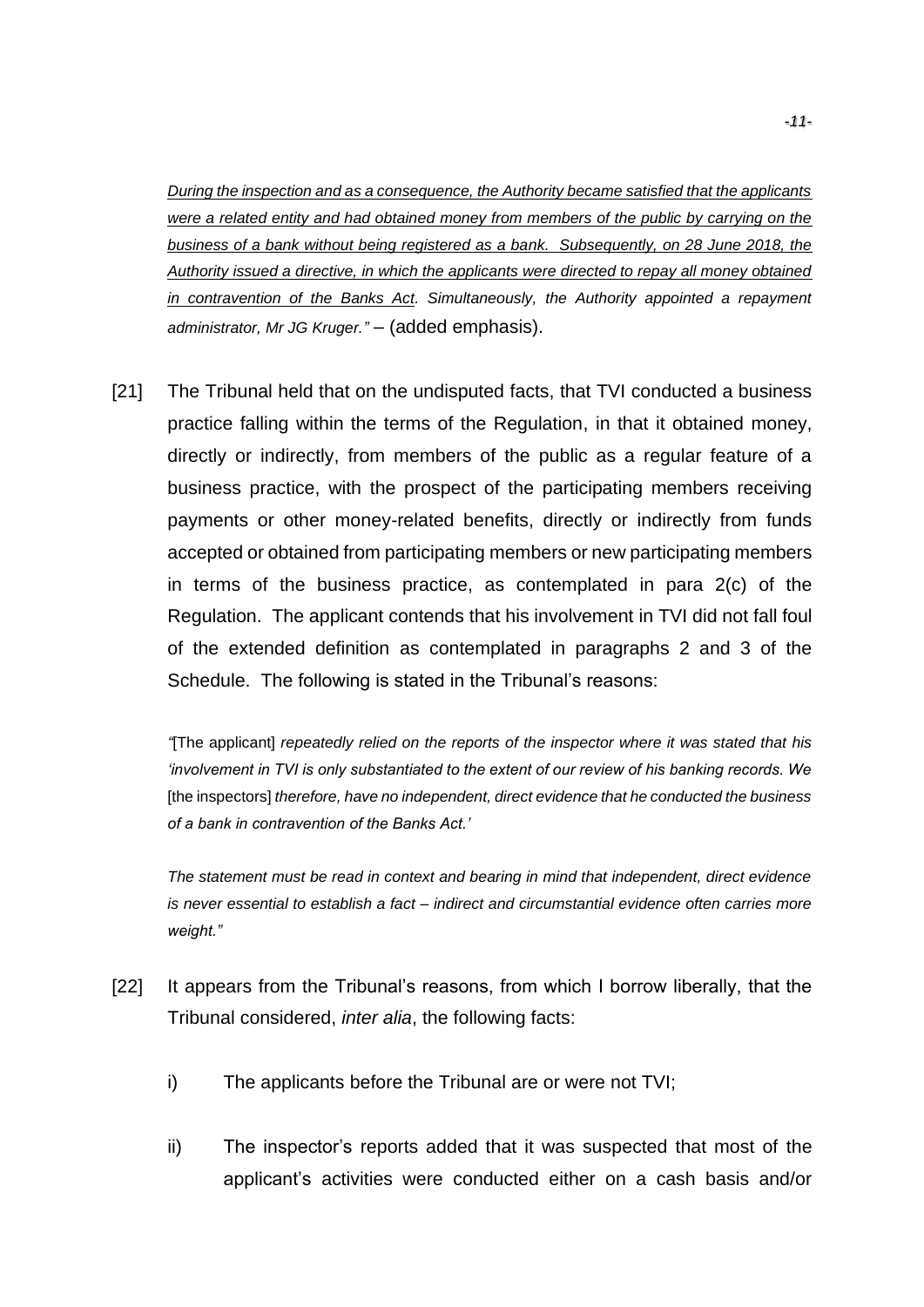through unidentified accounts and that sufficient evidence exists to substantiate the submission that the Banks Act had been contravened;

- iii) The Authority explained the standard practice (of TVI) in South Africa as follows:
	- a) That the investor purchased a block on the traveler board for R2,700.00;
	- b) Participants were advised that they would receive R 5 400.00 on completion of the traveller board and R108,000.00 on completion of the express board;
	- c) No actual cash returns were paid but that TVI credited the investors with US \$500 and UD \$10,000 when cycling out of the respective boards - [The applicant admitted that he 'cycled out', which explains the number of vouchers he had left];
	- d) The member then converted the credits into vouchers on the website and sold them to other members of the public at the rate of R2,700.00 per voucher in order to realise the financial benefit from the scheme;
- iv) The applicant did not deny on the papers that he had 19 (nineteen) registered profiles;
- v) That the applicant had the highest "ranking" within TVI South Africa, namely that of "Presidential Associate". This ranking entitled him to 10% commission for sales in his "downlines";
- vi) A further 17 (seventeen) registered profiles were found on a list of TVI under the surname 'Mwale'. The names linked to these profiles were all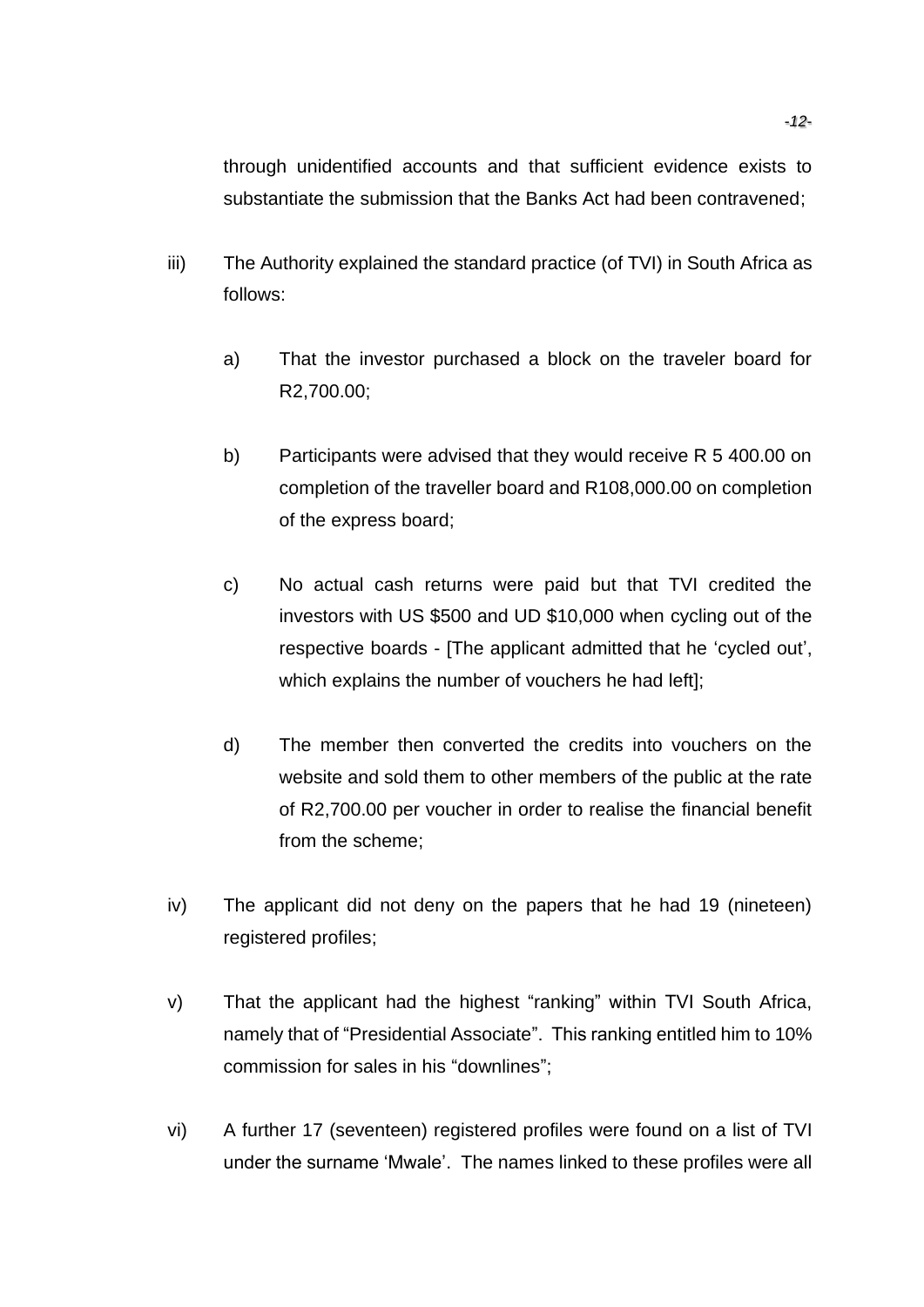family members of the applicant and they all used the applicant's residential address;

- vii) The applicant relied on a schedule referred to as "MM", which schedule purported to be a 'blow-by-blow' rebuttal of the nature, purport and motive of the transactions relied on by the Authority;<sup>28</sup>
- viii) The applicant admitted that he had sold vouchers to the sum of R116,100.00 to persons in East London, Kokstad, Bracken, Maclear and diverse places in Gauteng. In some instances the applicant sold eight or nine vouchers to a single person. He sold vouchers to one Dumisane on at least three occasions. The applicant did not explain how and why this happened. These amounts were deposited in the bank account of the Corporation;
- ix) The applicants before the Tribunal admitted that they have lost money in the scheme because after the scheme was closed, they had to dispose of the vouchers which they thought they could sell. It appeared from the argument before the Tribunal that this amounted to some 98 vouchers, which represents vouchers to the value of R264,600.00;
- x) There were numerous deposits or amounts loaded onto the ATM or Smartbox systems into the Corporation's account of amounts at multiples of R2,700.00. According to the applicant these payments were cash receipts in respect of petrol and other sales at his retail outlets which were then 'banked' onto the ATM or Smartbox systems. The applicant relied on a letter from ATM Solutions which confirms that he had an agreement with them to upload a cash machine at Meadowlands;
- xi) The applicant presented a printout of cash receipts at Engen Meadowlands to show that large amounts of cash were daily loaded onto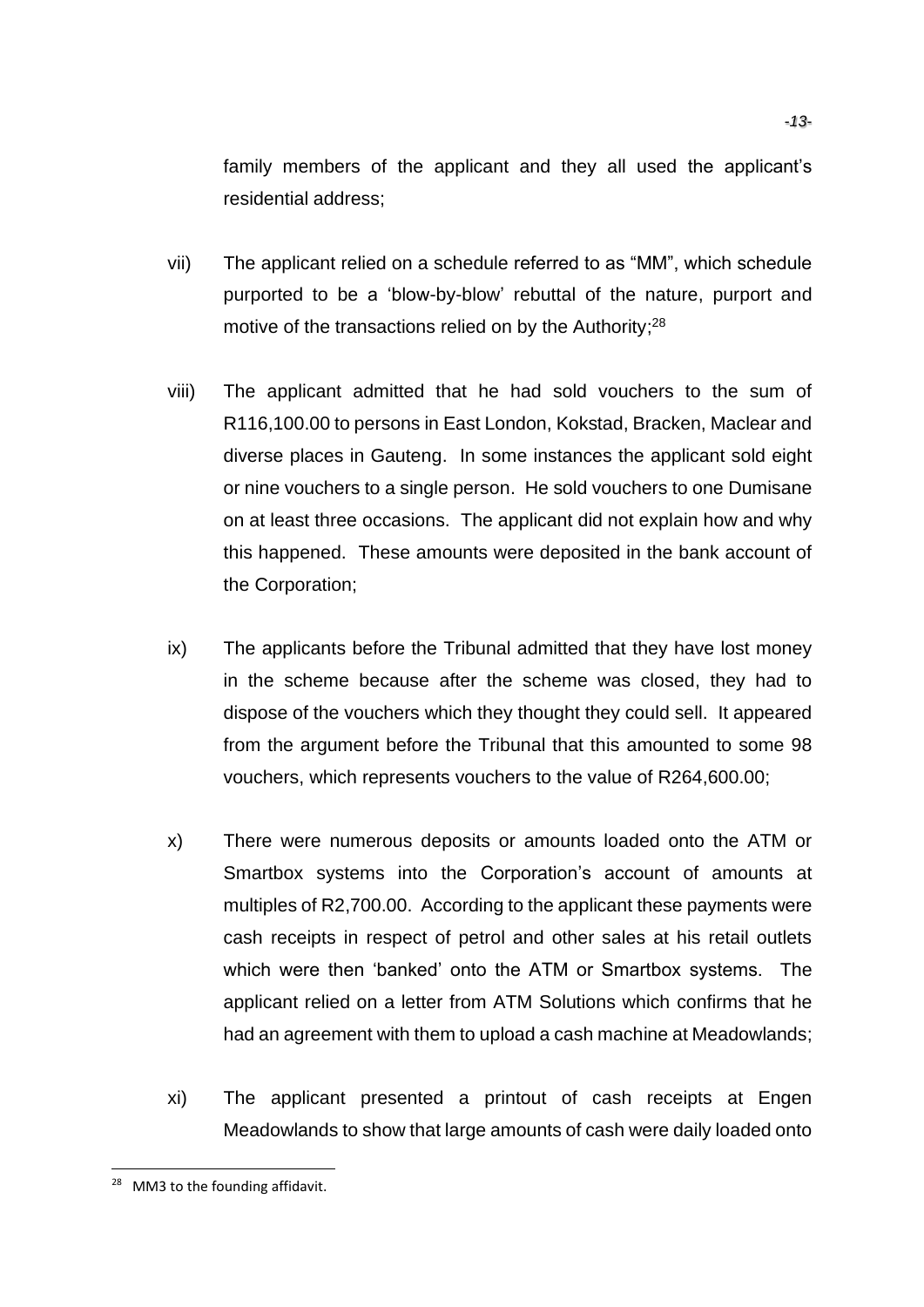the ATM system.

### THE TRIBUNAL'S EVALUATION OF THE FACTS:

- [23] I again borrow from the Tribunal's reasons.
- [24] The Tribunal held that the question is whether the applicants were parties to any understanding, whether legally enforceable or not, with TVI in conducting the scheme as described. This depended on the applicants' involvement in the scheme, as detailed in the Authority's reasons.
- [25] The information relied on by the applicant in the purported blow-by-blow rebuttal, MM<sup>29</sup>, were refused by the applicant when it was first sought on 2 December 2014. The Tribunal held that now, after the s 83 decision, the applicants before the Tribunal have an explanation. The Tribunal held however that the document MM *"does not rebut but rather confirms the opinions formed"*.
- [26] In light of the applicants' admission referred to in para 22(viii) above, and further in light of the fact that the amounts in question were deposited into the banking account of the Corporation, the Tribunal rejected the applicants' denial that they have ever received money from members of the public.
- [27] The Tribunal held that the applicants have no credible explanation for the numerous deposits or amounts loaded onto the ATM or Smartbox systems into the second applicant's account of amounts at multiples of R2,700.00. The coincidence of all these being related to cash petrol sales at two different locations, was held by the Tribunal as simply too good to be true. The Tribunal therefore rejected the explanation on the facts.
- [28] The Tribunal held that the letter from ATM Solutions referred to in para  $22(x)$ above, confirming an agreement in respect of a cash machine at Meadowlands,

<sup>29</sup> MM3 to the founding affidavit.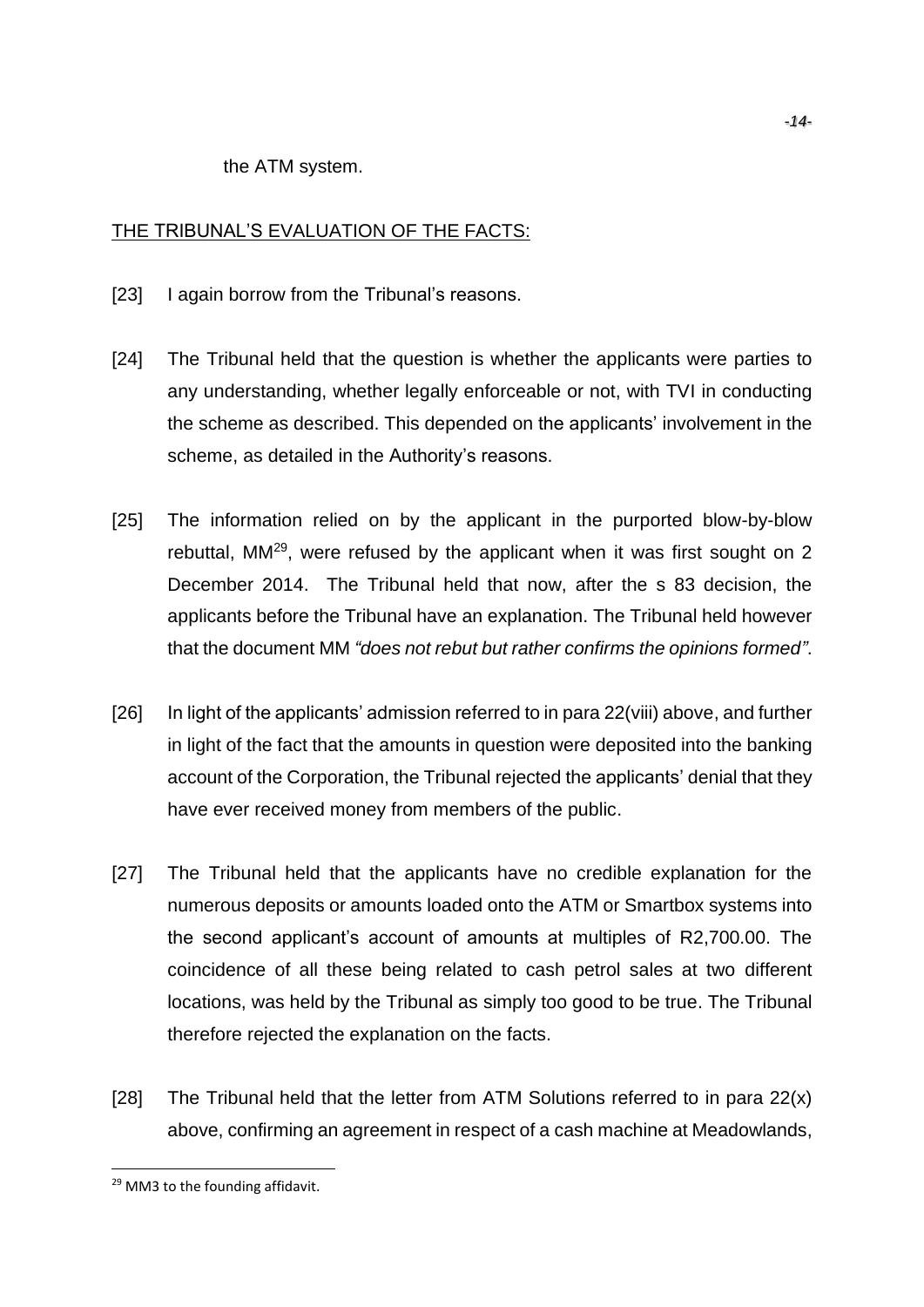proves nothing. According to the Tribunal the question is not whether cash had been received by either of the applicants but why it had been received.

- [29] The Tribunal held that the printout of cash receipts referred ton in para 22(xi) above, similarly does not prove anything in the applicant's favour. That was also never in dispute and was in fact taken into account by the inspector. The Tribunal held that what strikes one is that the printout covers the period 11 February 2011 to 15 May 2011, while MM deals with the period 13 August 2010 to 2 May 2012; that the printout relates to Meadowlands only; that the daily takings on the printout were nearly all in excess of R100,000.00 while the amounts on MM are, save for two, less than R45,000.00; and that not a single transaction appearing on MM appears on the printout. The Tribunal also held that the payments in multiples of R2,700.00 made to a contractor, to a Quickshop supplier, for airtime vouchers and the like, raise the same questions.
- [30] The Tribunal held that the explanation that the vouchers were goods that were sold does not change the fact that accepting money for the vouchers fell within the scope of the prohibition. Importantly, schedule MM deals with FNB account number 62044324911 only and the 'suspicious' transactions identified by the inspectors in that account.
- [31] The Tribunal held that the applicants failed to deal with the particulars of the applicant's platinum FNB account 620839986300, which indicate "probable investor deposits" of R670,000.00 and "probable voucher purchases" of R62,100.00.
- [32] The applicant did not dispute the allegations concerning the transactions reflected on the platinum account with other known TVI operators living as far apart as the Northern Cape and the Eastern Cape involving sales of R40,500.00, R10,800.00 and R54,000.00 and purchases of R62,100 from another known operator.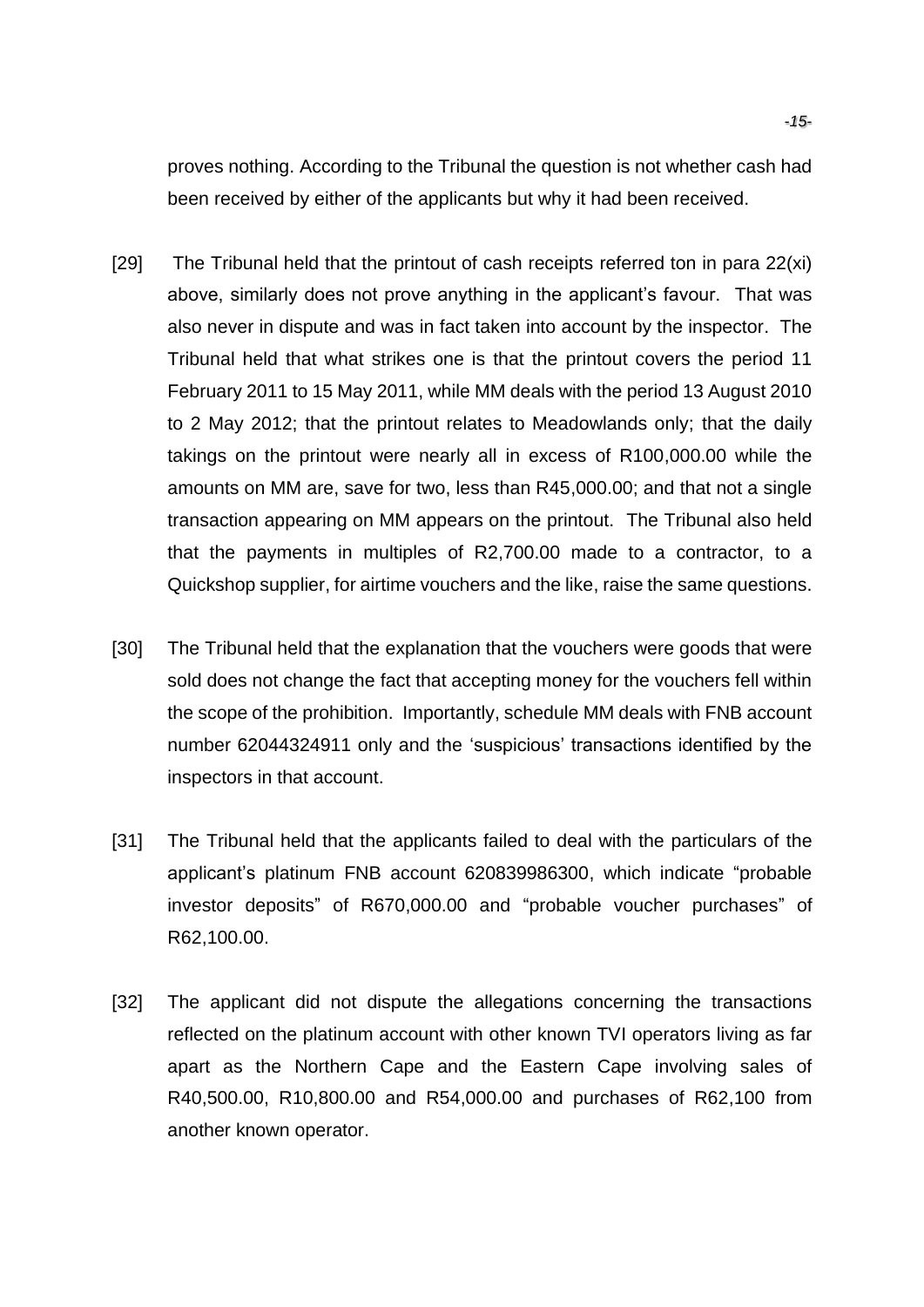[33] On the facts the Tribunal was satisfied that the applicants before the Tribunal obtained money by carrying on the business of a bank within the meaning of the Regulation. In this regard the Tribunal held:

*"*[T]*he applicants obtained money, directly or indirectly, from members of the public as a regular feature of a business practice (i.e., the TVI scheme) with the prospect of the participating members receiving payments or other money-related benefits, directly or indirectly (a) on or after the introduction of new participating members of the public to the scheme, from which, in their turn, money is accepted or obtained, directly or indirectly, as a regular feature of the TVI scheme or (b) on or after the promotion, transfer or change of status of the participating members or new participating members within the business practice; or (c) from funds accepted or obtained from participating members or new participating members in terms of the scheme."* – (emphasis added).

[34] In dismissing the reconsideration application the Tribunal held that there was no reason to reach a different conclusion from that reached by the Authority in its reasons.

### THE AUTHORITY'S REASONS:

- [35] I have already pointed out that the applicant did not place the statement that he submitted to the Tribunal, before me. The Authority's reasons (without the annexures referred to therein), form part of the founding affidavit. In my view it is necessary to have regard to the Authority's reasons to determine whether the Tribunal correctly dismissed the reconsideration application. What follows hereafter is a summary of certain relevant facts as they appear from the Authority's reasons.
- [36] The Deputy Governor had reason to suspect that, *inter alia*, TVI Express, which is not registered as a bank, was carrying on the business of a bank. The Deputy Governor directed the Authority to cause the affairs of TVI Express to be inspected by temporary inspectors appointed in terms of s 11(1) of the Reserve Bank Act. Kruger and two others were appointed as temporary inspectors of, *inter alia*, TVI Express.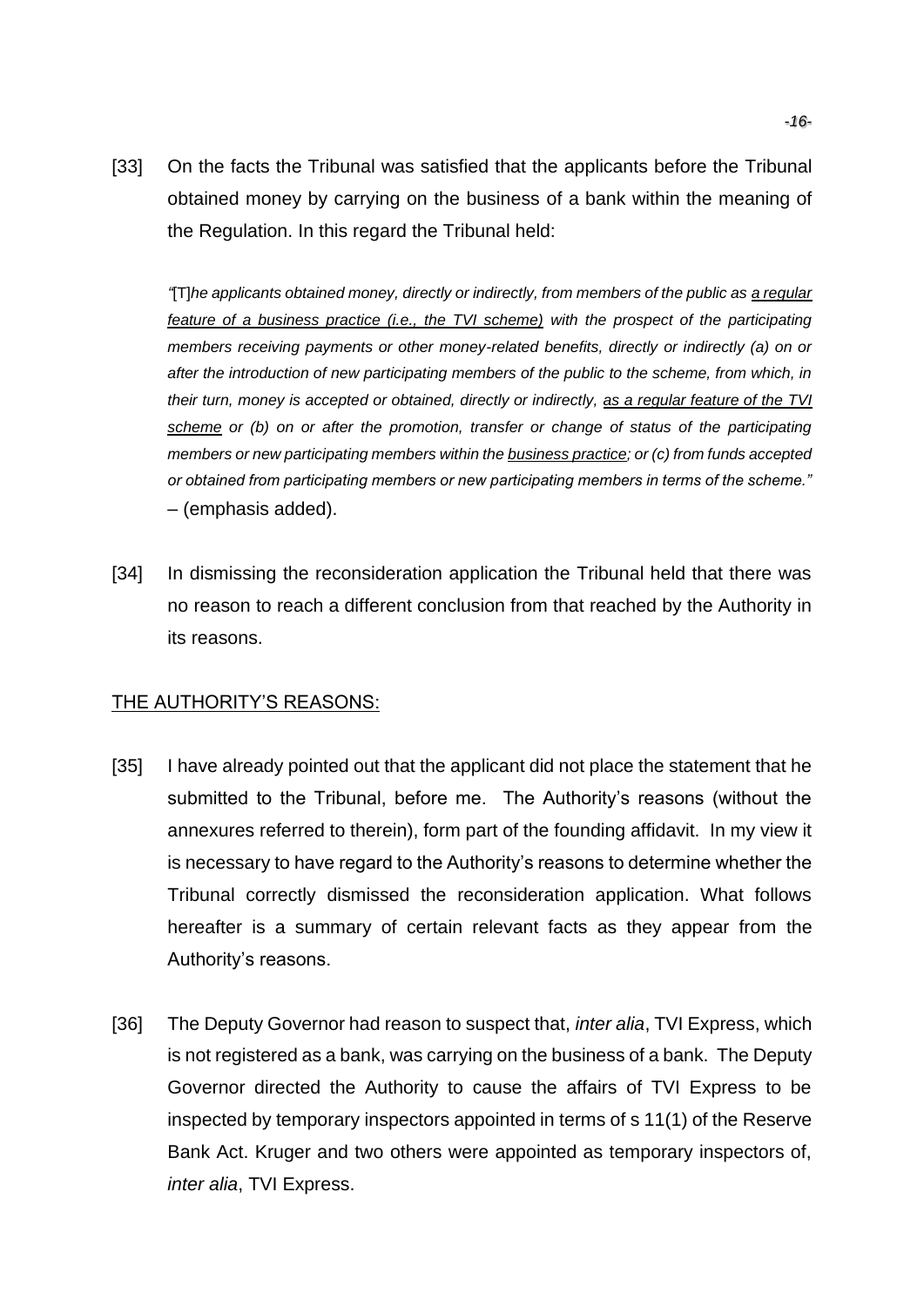- [37] When making the decision the Authority was aware of, *inter alia*, the following:
	- i) TVI is an international scheme operating inter alia as *Travel Ventures International* and *TVI*;
	- ii) TVI surfaced in India in April 2008;
	- iii) A similar summary of the nature and business of TVI as expounded by the SCA in *Kruger v Joint Trustees of the Insolvent Estate of Paulos Bhekinkosi Zulu and Another*, is set out in the Authority's reasons;
	- iv) TVI was closed in South Africa during 2011;
	- v) The scheme markets the sale of travel vouchers which purportedly gives the recipient significant discounts for international travel and accommodation. These vouchers could be purchased (in electronic format and rarely printed) from the TVI web site or from distributors who "cycled" from the TVI board system;
	- vi) TVI fraudulently claimed a relationship with certain travel partners and benefits appeared to be fraudulent. It appeared to the inspectors that TVI paid for the accommodation (benefits limited to Indian citizens) to create a sense of legitimacy for the scheme. All that remained as potentential benefit to a participant is the reward structure of what is inappropriately known as "multi-level marketing", by marketing and recruiting new participants to TVI;
	- v) The concept of TVI is based on boards (the "Traveller Board" and the "Express Board"), consisting of certain levels. It is not necessary for purposes hereof to provide more detail than what already appears from the above, suffice it to say that participants "cycle out" from the boards,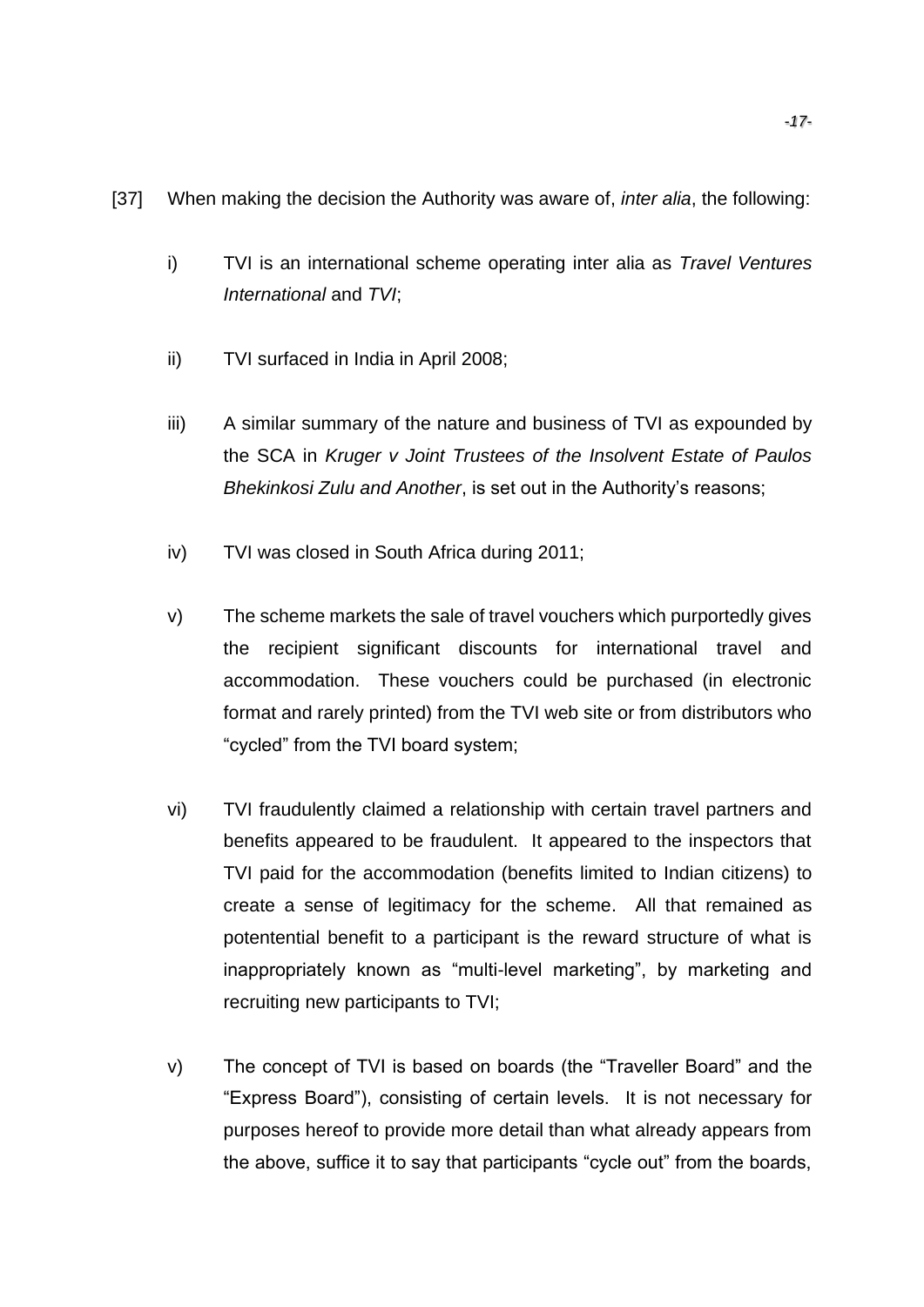move up in ranking and earn commission. The standard practice in South Africa is that a participant purchases a voucher for R2,700.00. Participants are advised that they will receive R5,400.00 when cycling out from the Traveller Board and R108,000.00 when cycling out from the Express Board. The distributor becomes eligible to earn a certain percentage as residual income from every sale in their "down-line", depending on their rank. TVI offered unrealistically lucrative rewards to the various ranks for further sales.

- vi) The inspectors have investigated more that 170 different institutions that participated in TVI Express; have obtained and executed more than 140 search warrants; have submitted more than 300 reports to the Authority pertaining to TVI; have requested information relating to more than 10,000 different bank accounts of distributors and have opened more than 100 case with the South African Police Service for investigation;
- vii) The Authority has issued more than eighty s 83 directives to different institutions who participated in TVI, and has appointed Kruger as repayment administrator;
- viii) As a result of the inspection conducted under section 12 of the Reserve Bank Act the authority was satisfied that the applicants before the Tribunal obtained money by carrying on the business of a bank without being registered or authorized to do so;
- [38] The Authority received the following reports from the inspectors pertaining to the institution (the applicant and the Corporation):
	- i) A report dated 7 July 2014, a copy of which is attached to founding affidavit in this court $30$ :

<sup>30</sup> MM1.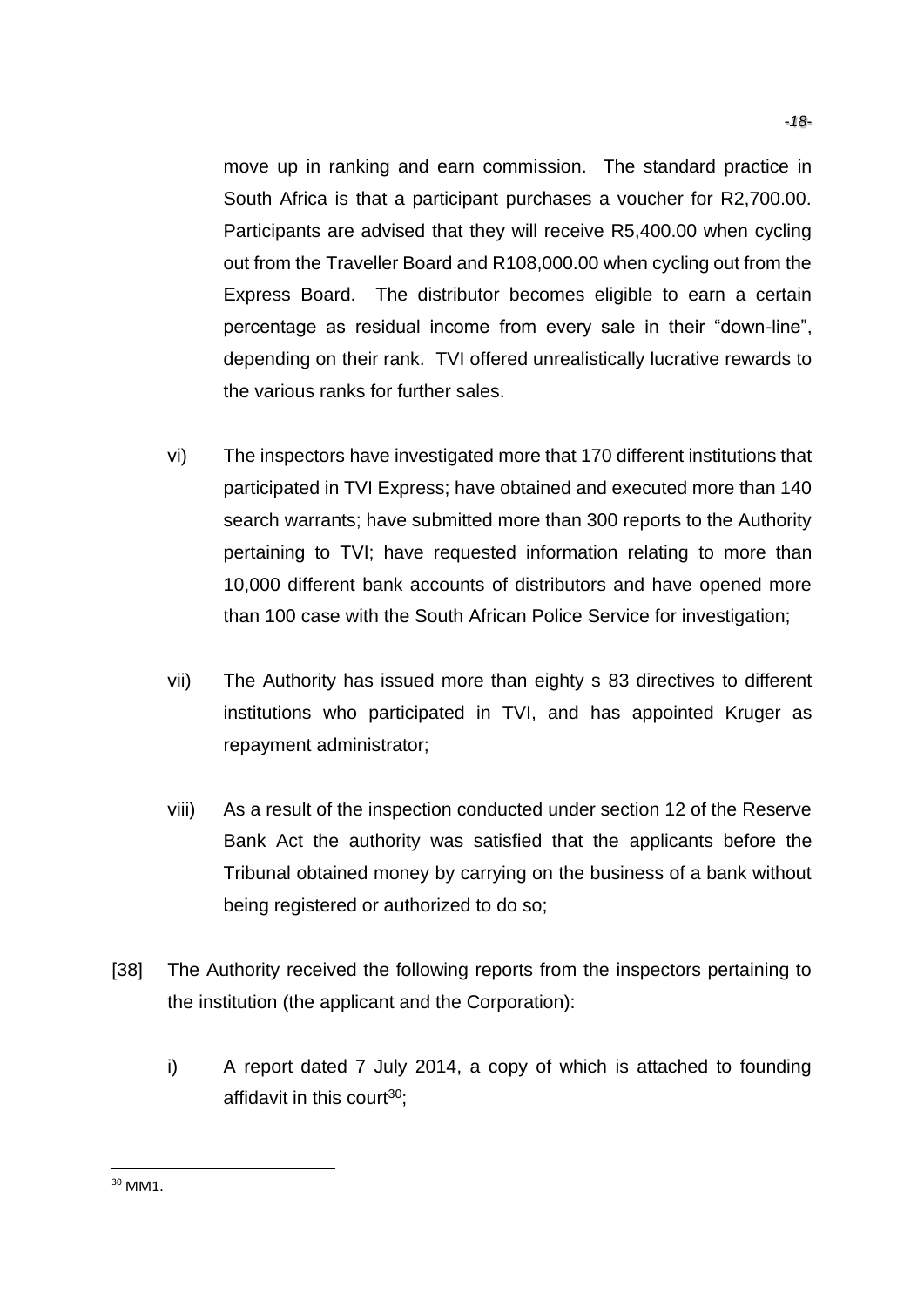- ii) A report dated 20 April 2017, a copy of which is attached to the founding affidavit in this court:<sup>31</sup>
- iii) A report dated 19 February 2018 which was not placed before the court.
- [39] On 28 June 2018 the Authority issued a direction in terms of s 83 of the Banks Act, to the applicant and to the Corporation, and appointed Kruger as repayment administrator in terms of s 84. The repayment administrator served the s 83 direction on the applicant and the Corporation, as well as a rule *nisi* issued on 26 November 2018 under case number 84978/2018 in this court, which order confirmed Kruger's duties as repayment administrator.
- [40] When issuing the s 83 direction the Authority took into account, *inter alia*, the facts referred to above, as well as the contents of the three inspection reports, which included:
	- i) The number of profiles and ranking of the applicant as a TVI distributor;
	- ii) The analysis of the bank account of the Corporation, specifically the number of transactions classified as "probable investor deposits" amounting to R866,700;
	- iii) The unwillingness of the applicant to allow Kruger access to his premises, notwithstanding a valid search warrant issued in this court under case number 30346/2014, as a result of which Kruger was unable to obtain further documentation or particulars of members of the general public that deposited money with the applicant and the Corporation;
	- iv) The institution accepted at least forty deposits in contravention of the Banks Act;

<sup>31</sup> MM2.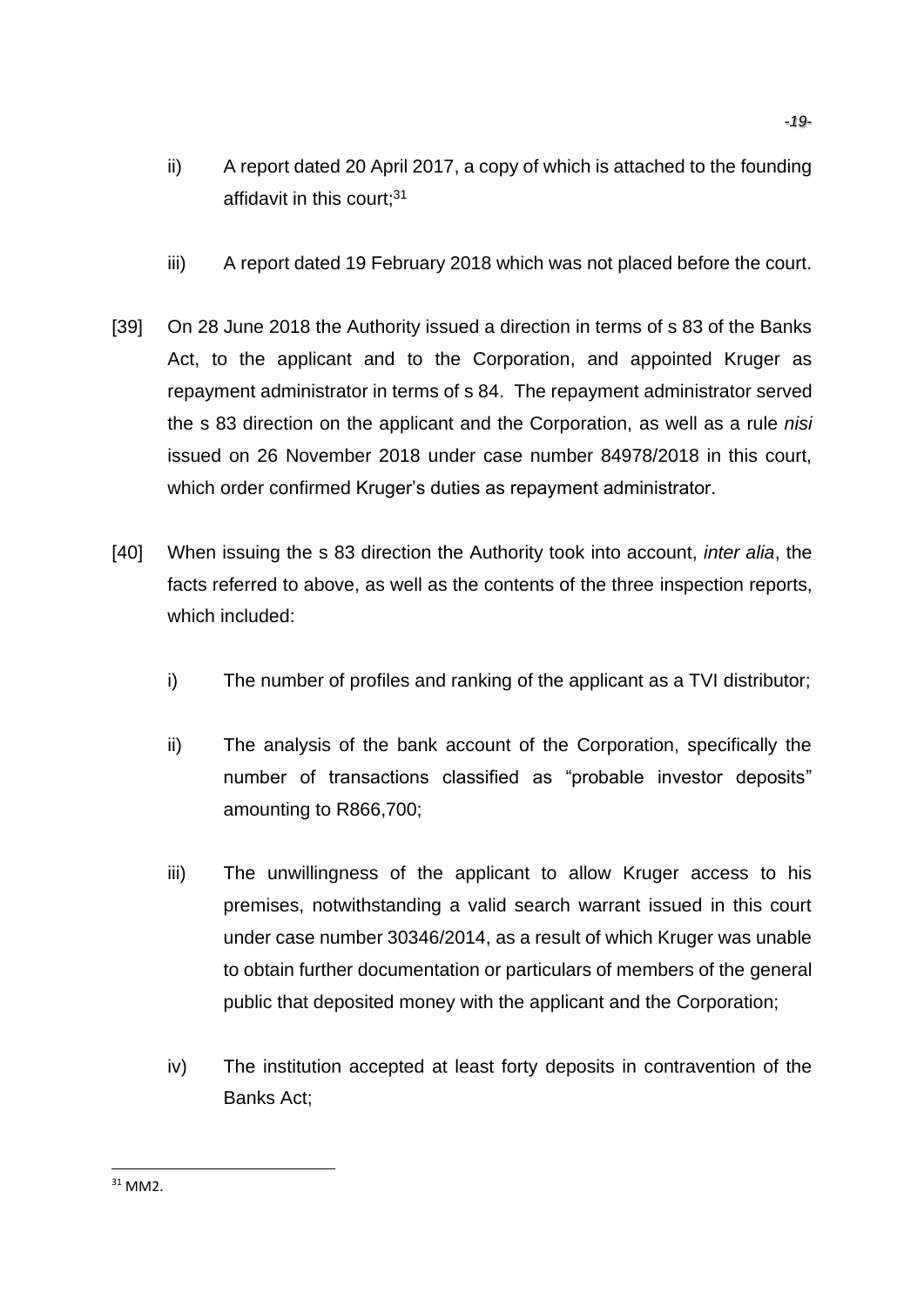- v) The analysis of the Bank account of the applicant, specifically the transactions classified as "probable investor deposits" of R670,700.00;
- vi) There is *prima facie* evidence that the institution contravened the Banks Act;
- vii) Kruger summoned the applicant to produce documents pertaining to TVI. He also notified the applicant to elaborate his involvement in TVI Express and why his conduct was not the business of a bank;
- viii) The applicant admitted that he participated in the TVI Express scheme;
- ix) The applicant, through his legal representatives, provided a blunt denial and alleged that he only participated in the TVI Express scheme to take advantage of the holiday specials and discounted packages, of which the applicant provided no evidence that he ever did. The applicant also denied having any documents pertaining to TVI Express;
- x) The applicant elected not to answer the inspector's questions;
- xi) Sufficient evidence existed to substantiate Kruger's findings that the applicant and the Corporation unlawfully obtained an aggregate amount of least R1,537,400.00 in contravention of the Banks Act;
- xii) Neither the applicant nor the Corporation are registered to carry on the business of a bank. The answers provided by the applicant and the content of the reports satisfied that Authority that the 'institution' obtained money by carrying on the business of a bank without being registered or authorised to do so.
- [41] The Authority had reason to suspect that the acceptance of deposits from the general public appears to be a regular feature of the business practices of the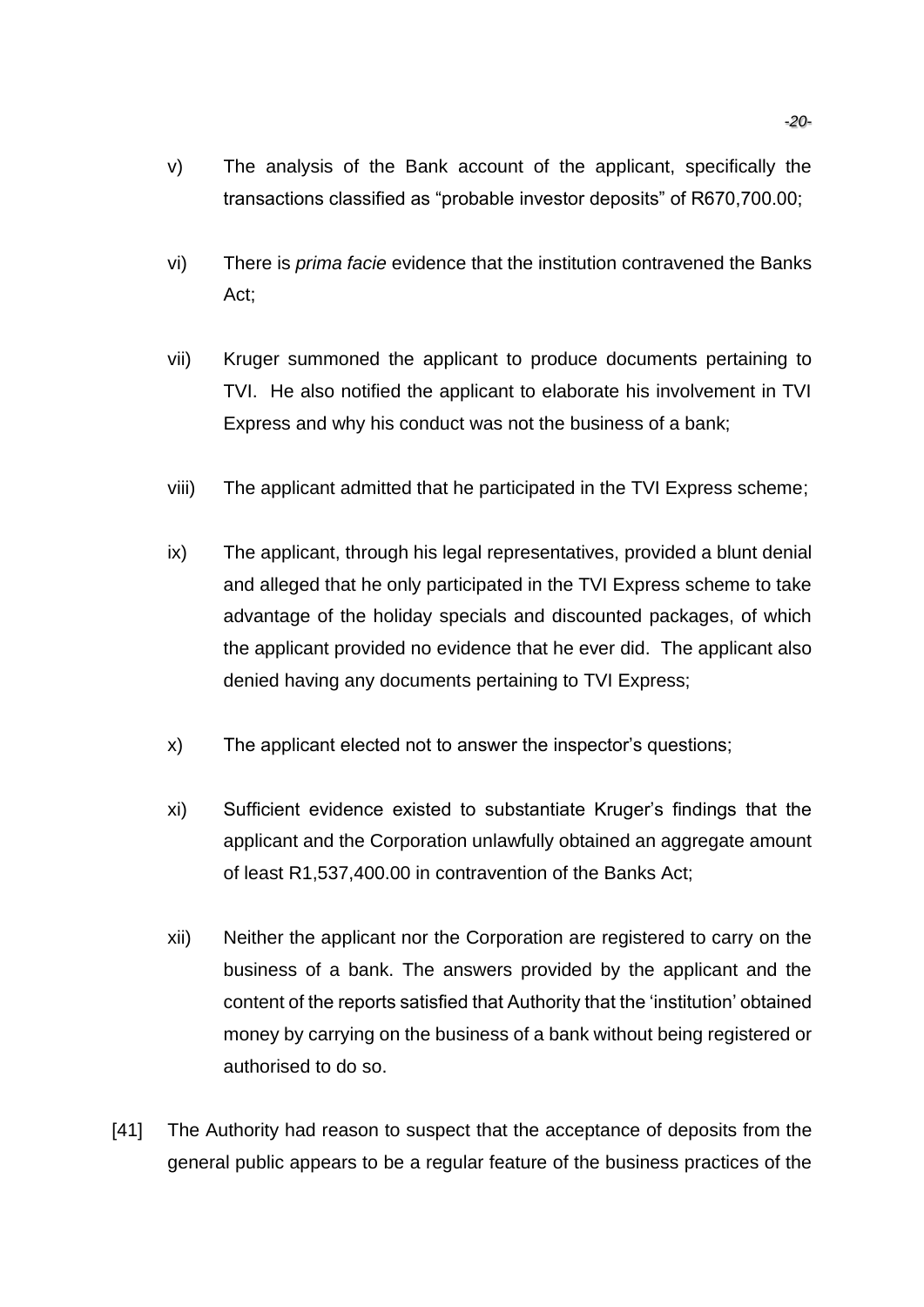applicant and the Corporation and that their business practices are built around, and dependent on depositors listing further deposits for the businesses. The Authority expressed the view in its reasons that the business practices are unsustainable without the solicitation of new deposits.

[42] Based on the above and based on the inspection reports, the Authority had reason to suspect that the applicant and the Corporation have contravened s 11(1) of the Banks Act.  $32$ 

### THE INSPECTION REPORTS:

- [43] In addition to what has already been stated above, what follows hereafter is a summary of certain relevant facts as they appear from the inspector's reports.
- [44] The Deputy Registrar of Banks appointed the inspectors to inspect the business practices of amongst others, TVI Express Makers and/or TVI Express and/or any related person or entity.
- [45] The applicant was linked to the investigation during an investigation of the offices of an entity referred to as Yatra Ventures South Africa, when the inspectors found a list of all ranked TVI members in South Africa. It appeared from the list that the applicant had three registered profiles and the ranking of "Presidential Associate". The inspectors identified sixteen other profiles all of which listed the applicant's residential address. These were in the names of the applicant's wife and daughters.
- [46] On an FNB account of the Corporation the inspectors identified, *inter alia*, (a) "probable investor deposits" of R866,700.00 (40 transactions during the period 3 August 2010 to 2 May 2012), (b) "possible investor deposits" of R1,500.00 (1 transaction on 28 January 2010, (c) "probable voucher purchases" of

<sup>&</sup>lt;sup>32</sup> Which provides that no person shall conduct the business of a bank unless such person is a public company and is registered as a bank.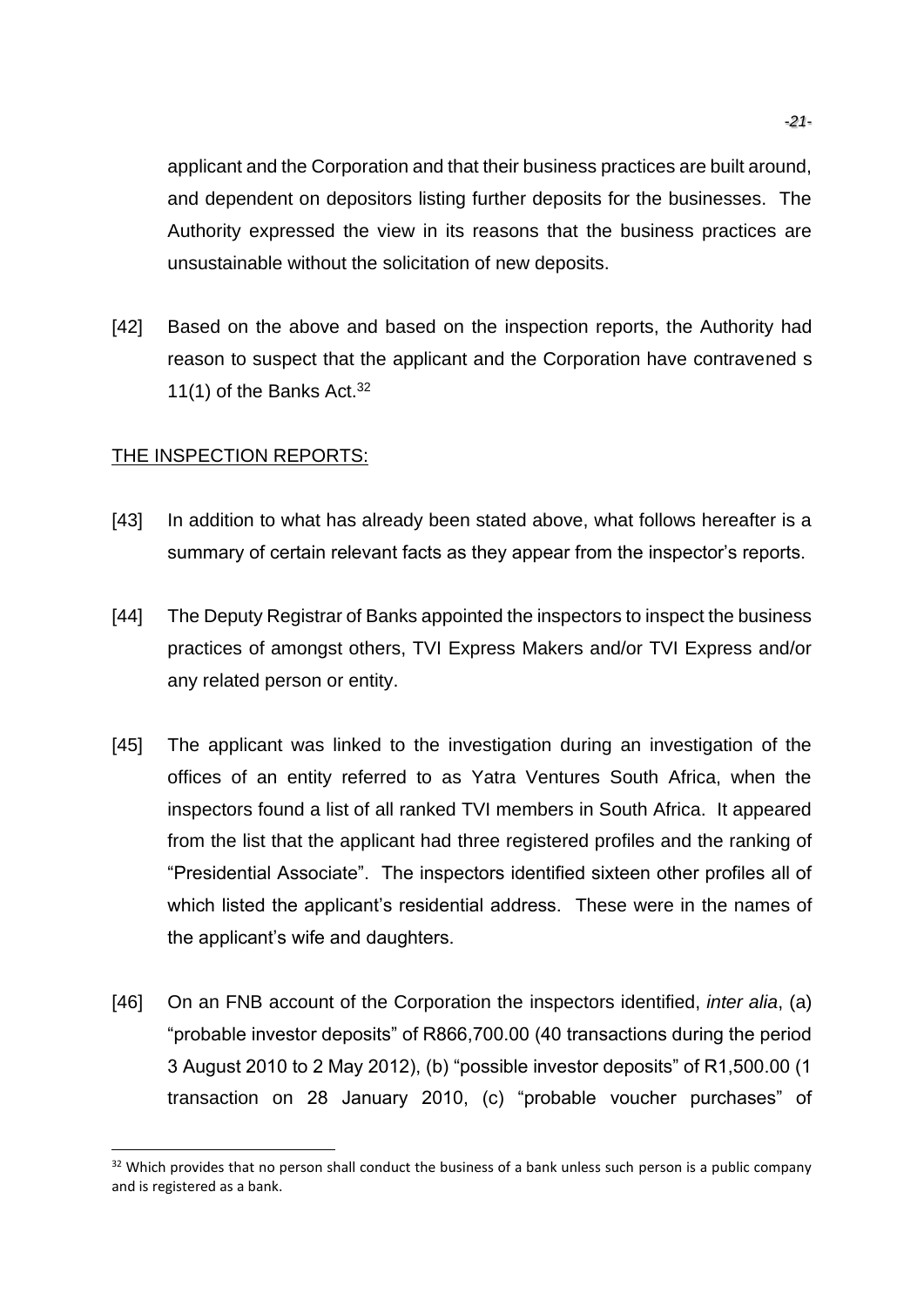R610,200.00 (10 transactions during the period 13 August 2010 to 30 April 2012) and (d) "possible voucher purchases" of R5,271,698.64 (99 transactions during the period 5 August 2010 to 31 May 2012).

- [47] The inspectors suspected that most of the applicant's TVI activities were conducted either on a cash basis and/or through banking accounts yet to be identified.
- [48] In the report of 20 April 2017, and in respect of an FNB platinum cheque banking account in the name of the applicant, the inspectors identified (a) "probable investor deposits" of R670,700.00 (34 transactions during the period 18 September 2009 to 11 June 2016, of which 2 relate to one PE Lotlhare who is the subject of a separate TVI investigation, and 2 relate to one I Nethavhani, a known TVI operator in the Northern Cape and 1 to a Dr Mandlakazi, a known TVI operator in the Eastern Cape), and (b) "probable voucher purchases" of R62,100.00 (5 transactions during the period 1 December 2009 to 28 April 2010. These were all referenced on the applicant's account as TVI transactions and matched to an FNB account belonging to another known TVI operator).

### THE APPLICANT'S CASE IN THE FOUNDING AFFIDAVIT:

- [49] The applicant contends: (a) That the decision of the Tribunal was materially influenced by an error of law (in failing to properly interpret the definition of 'the business of a bank'); (b) That the decision of the Tribunal was not rationally connected to the information before it; (c) That the decision of the Tribunal was unreasonable, and; (d) that the Tribunal was biased against the applicant in favour of the Authority.
- [50] The applicant avers that he joined TVI upon the invitation of one S Maziya Sibeko, with the intention of benefitting from discounted offers on car hire, accommodation, and flights. He was not aware that TVI was a pyramid scheme. The applicant admits involving his family members to participate in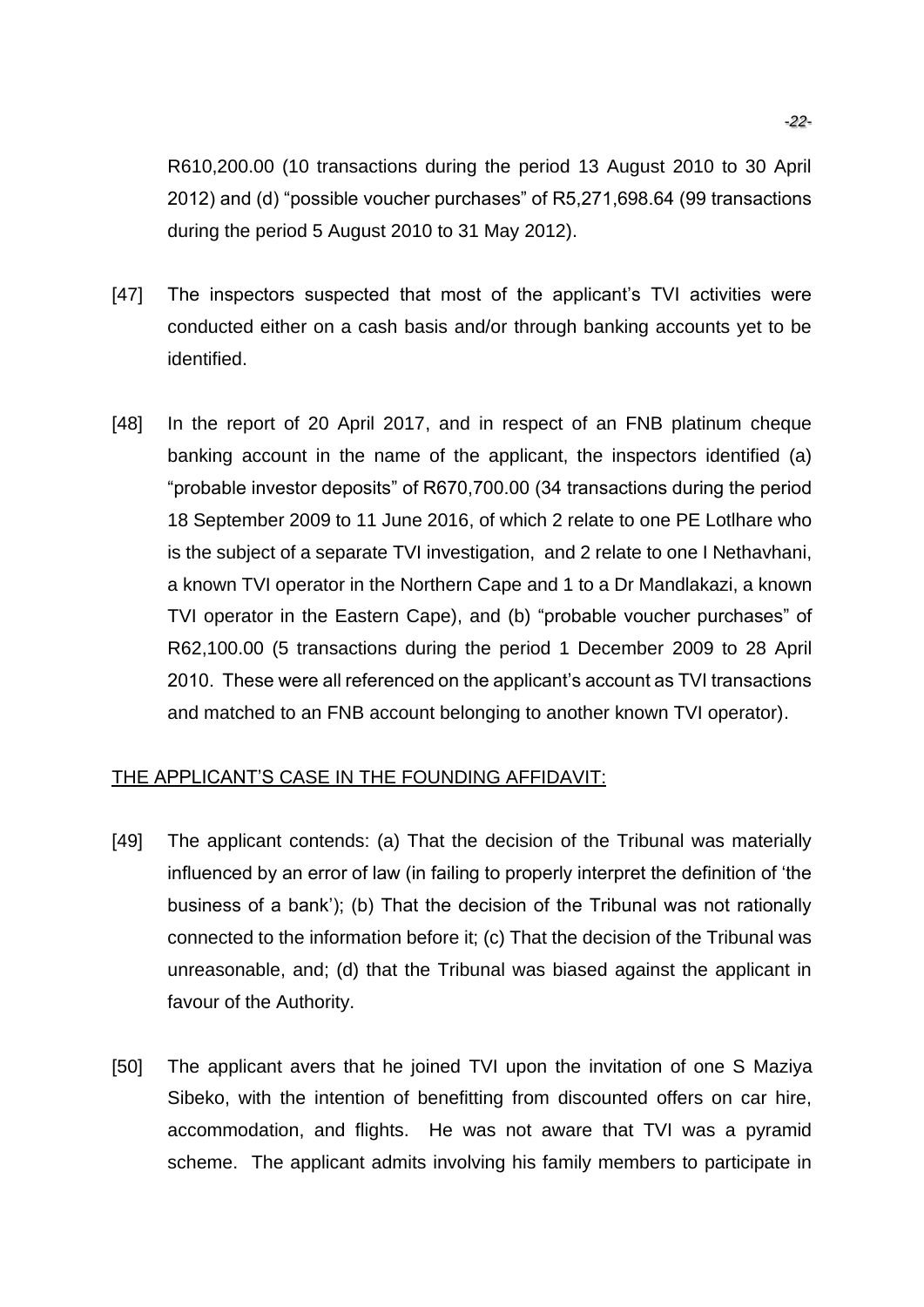TVI, but he denies that he ever solicited or received funds from them, because he (the applicant) paid for their vouchers to enter the scheme. If the applicant recruited other people to the scheme his benefits from participation in the scheme would increase. According to the applicant his participation in the scheme was as a person who bought vouchers, and not as a person who actively sold or accepted or obtained money from members of the public. He never campaigned or advertised or recruited new members to TVI. He describes himself as a victim of TVI who was duped into purchasing vouchers with the view of benefitting from the discounts promised. The applicant denies having conducted the business of a bank in contravention of the Banks Act. The applicant contends that out of 23,000 transactions only 40 on the banking account of the Corporation might have been associated with TVI. This constituted some 0,17%. As far as his personal banking account is concerned only 5 out of 9,865 transactions were suspected to be associated with TVI. This in turn constituted some 0,05%.

- [51] The applicant avers that the Tribunal was biased against him and in favour of the Authority. He relied on a partially transcribed argument before the Tribunal in support. The applicant avers that he was interrupted when making submissions and that he was unable to present his case properly. He was shouted at and the body language of the chairman confirmed his bias in favour of the Authority. The applicant avers that evidence was presented at the hearing rebutting the findings of the inspection reports, but the Tribunal failed to take such evidence into account.
- [52] As I have already indicated the applicant's statement was not placed before the court. The transcription consists only of the main arguments presented at the hearing before the Tribunal.
- [53] The applicant avers that he has been prejudiced by the decisions of the respondents in that he has been deprived of his property due to its seizure and removal.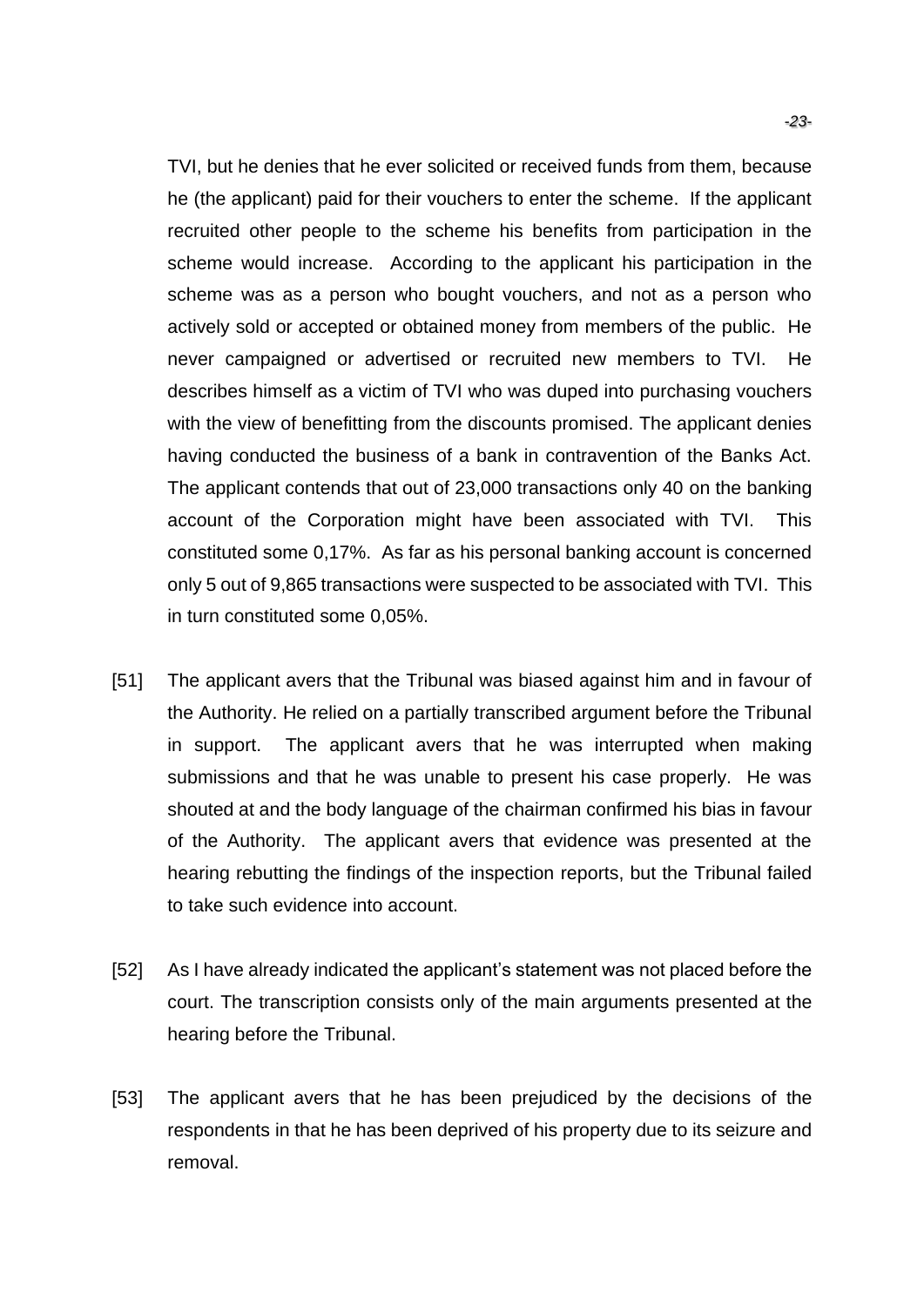### THE AUTHORITY'S CASE IN THE ANSWERING AFFIDAVIT:

- [54] The Authority, correctly in my view, points out that the appointment of the repayment administrator was made by Authority in terms of s 84 of the Banks Act, and it is as such not a decision subject to review in these proceedings.
- [55] The Authority explains the TVI scheme in its answering affidavit and refers to the discovery of the list by the inspectors, linking the applicant and his aforementioned profiles to the scheme. It is not necessary to repeat the detail in this judgment. The conduct of the applicant, through the TVI scheme, was determined to be the business of a bank in contravention of s 11 of the Banks Act.
- [56] On 28 June 2018 the Authority issued the s 83 direction in terms of which the applicant and the Corporation were directed to repay all monies obtained in contravention of the Banks Act.
- [57] On 5 December 2018 the rule *nisi* under case number 84978/2018 in this court together with the direction and a letter informing the applicant of the amount unlawfully obtained, were served on the applicant. The applicant did not oppose the confirmation of the rule *nisi* on the return date.
- [58] The Authority contends that the applicant's averments of bias amounts to no more than a discontent over the factual and legal findings of the Tribunal. The applicant had previously also laid a complaint against the judge who issued the rule nisi.<sup>33</sup> The Authority contends that the transcript of the proceedings does not bear out any of the criticisms of the applicant against the chairman.
- [59] The applicant's reference to the small percentage of TVI related transactions involved, ignores *"the regular features of the scheme in which the applicant admittedly participated"*. The extended definition does not specify the number

<sup>&</sup>lt;sup>33</sup> The complaint was apparently dismissed by the JSC.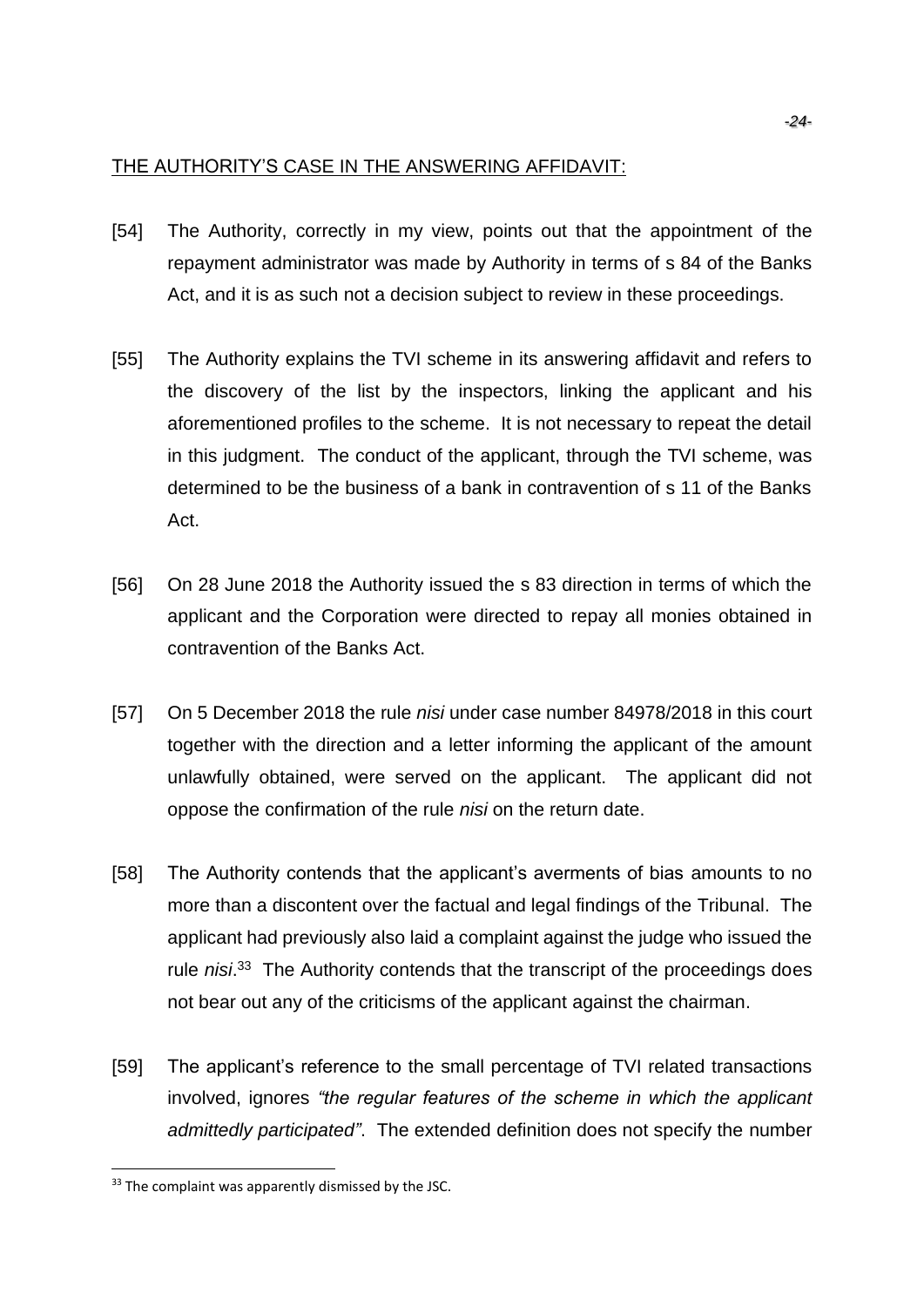of times one must receive or obtain money before falling foul of the regulation and the definition of the business of a bank. It is contended that the obtaining or receipt of money must be regular feature of the business practice of the scheme.

- [60] The inspectors reviewed the statements of the applicant's FNB banking account for the period 24 June 2009 to 22 October 2016. The statements reflected 8,071 transactions which comprised 1,848 inflows for an aggregate amount of R59,519,015.76 and 6,223 outflows for an aggregate amount of R59,514,919.44. On 22 October 2016 the account was overdrawn by an amount of R49,041.32.
- [61] The inspectors reviewed the statements of the Corporation's FNB banking account for the period 31 July 2010 to 31 May 2012. The statements reflected 22,978 transactions consisting of 14,779 inflows for an aggregate amount of R207,860,432.00 and 8,199 outflows for an aggregate amount of R208,985,843.48. On 31 May 2012 the closing balance on the account was an amount of R1,831,480.39.<sup>34</sup>
- [62] The Authority points out that the applicant provides no proof that he ever took advantage of the alleged discounted offers.
- [63] As I have already pointed out the applicant did not reply to the Authority's answer.

### MATERIAL ERROR OF LAW?

[64] The applicant's argument on review boils down to a contention that the Tribunal materially erred in its interpretation of "the business of a bank" in terms of the extended definition, and in terms of the Notice. As I understand the argument, the applicant contends that his involvement in TVI was not a regular feature of

<sup>&</sup>lt;sup>34</sup> According to the Authority's affidavit the Corporation is apparently in the process of deregistration.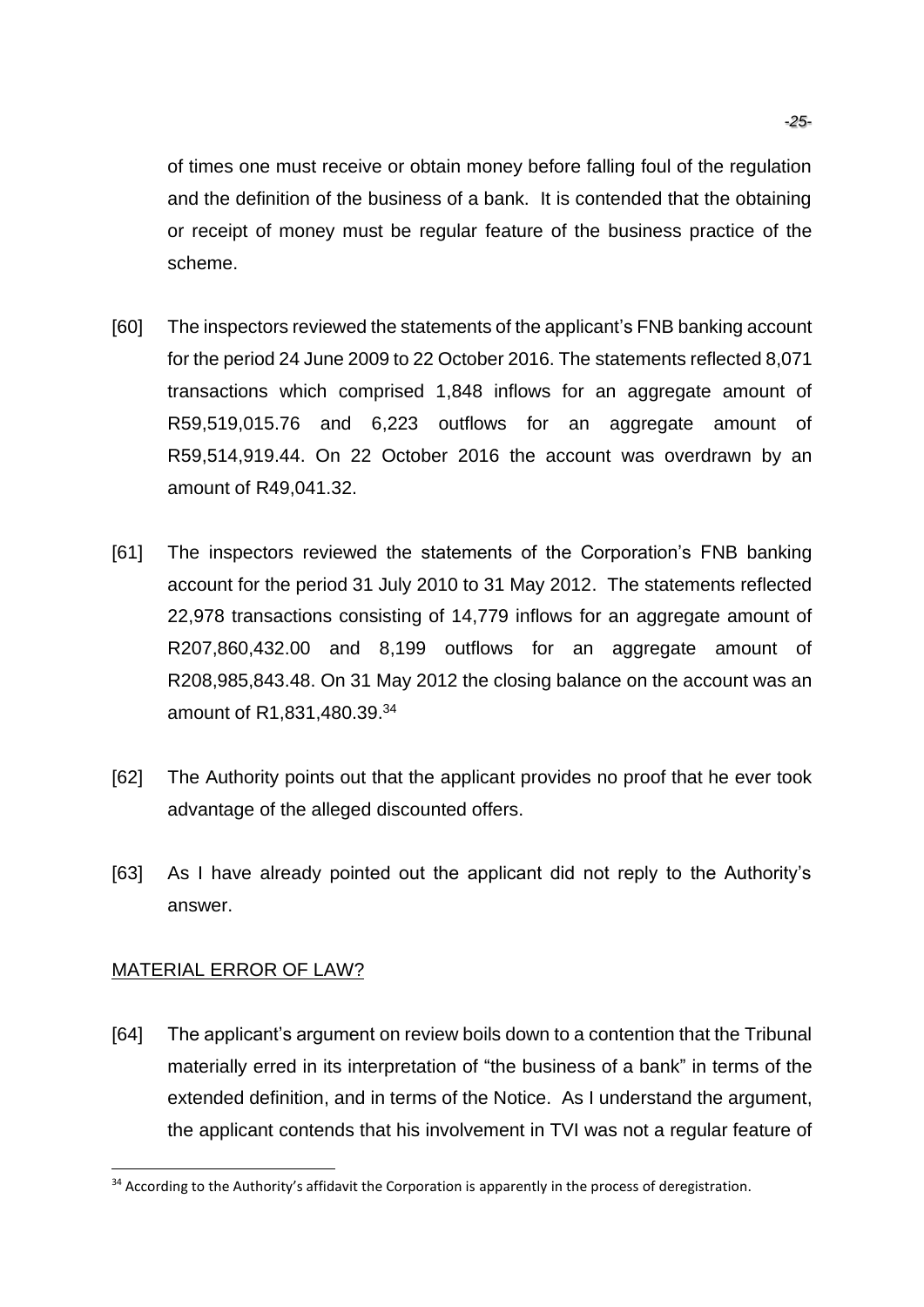his (the applicant's) business practice. In support of the argument the applicant relied on the finding of Yekiso J in *Registrar of Banks v Net Income Solutions CC and others* [2016] JOL 37103 (WCC): 35

*"The acceptance of money from members of the public must be a regular feature of a business practice conducted by the entity concerned. In this regard not only was the acceptance of money from the public a "regular feature" of NIS's business, it was the core feature of the business. This is amply demonstrated by an analysis of NIS's business account conducted by the inspectors. The inspectors discovered that a total amount of R812,345,892.49 flowed into NIS's account. Of that amount, deposits received from participants in the scheme constituted R805,973,697.33. Based on this analysis, deposits received from participants in the scheme constituted 92,2% of all money received by NIS in its business account. Based on this evidence, there can thus be no doubt that acceptance of money from the public was the very purpose of the scheme and, therefore, a regular feature of its business practice."<sup>36</sup>*

- [65] The Banks Act was originally called the Deposit-taking Institutions Act. It was enacted to provide for the regulation and supervision of public companies taking deposits from the public and matters connected. – *Corpclo 2290 CC t/a U-Care v Registrar of Banks* (755/2011) [2012] ZASCA 156; [2013] 1 All SA 127 (SCA) (2 November 2012).<sup>37</sup> The primary meaning of "the business of a bank" as defined in s 1 of the Banks Act is:
	- *'(a) the acceptance of deposits from the general public (including persons in the employ of the person so accepting deposits) as a regular feature of the business in question' 38*

In terms of paragraph (d) of the definition "the business of a bank" is also defined as:

*'(d) the obtaining, as a regular feature of the business in question, of money through the sale of an asset, to any person other than a bank, subject to an agreement in terms of which the seller undertakes to purchase from the buyer at a future date the asset so* 

 $35$  Case No. 3056/13 delivered on 25 June 2013.

<sup>36</sup> At para 41.

 $37$  At para 2.

<sup>38</sup> *Corpclo 2290 CC t/a U-Care v Registrar of Banks* at para 4.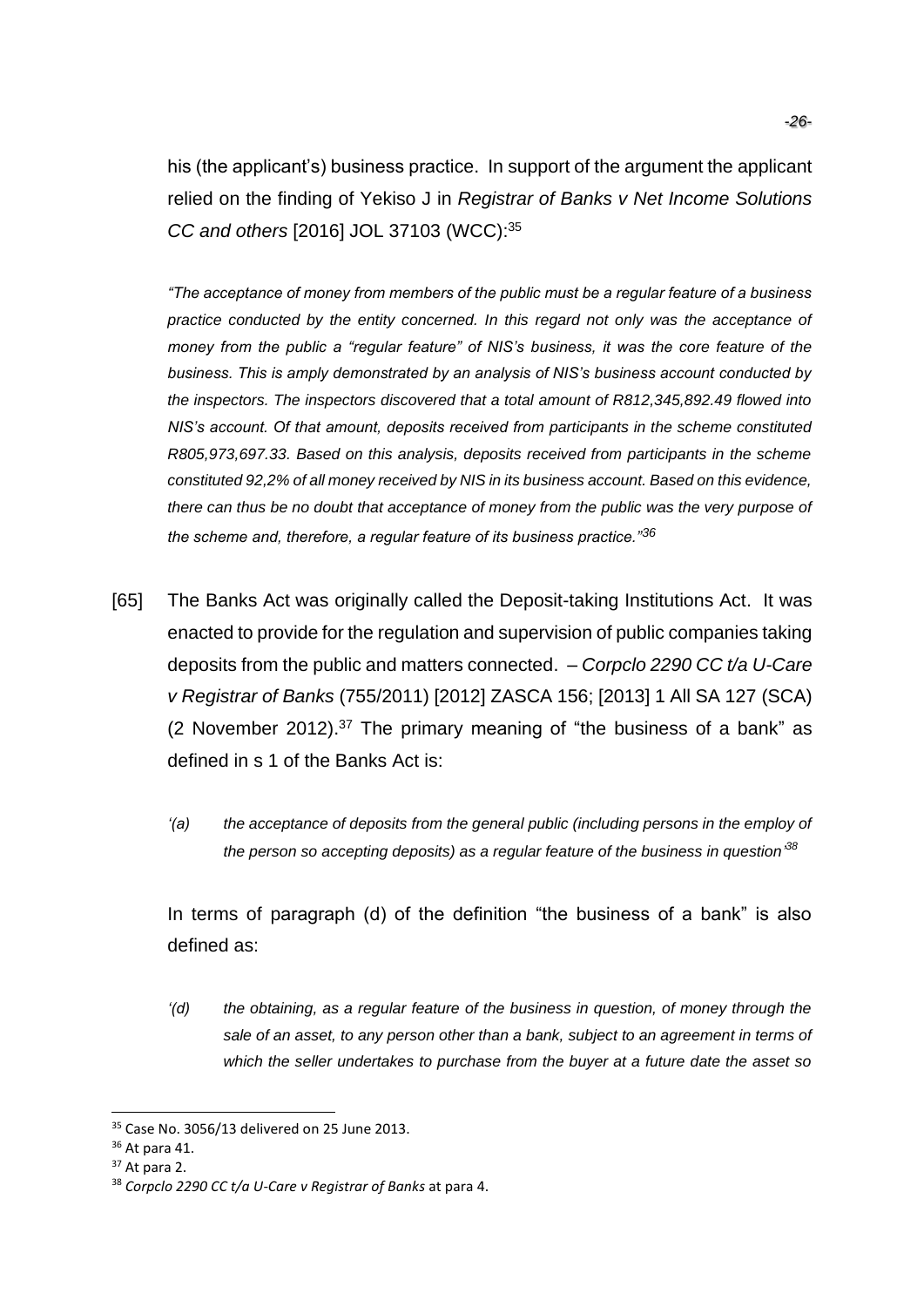*sold or any other asset;'*

However, as pointed out by the SCA in *Corpclo 2290 CC t/a U-Care v Registrar of Banks: 39*

*"But the definition is extended in paragraph (e) to include: 'any other activity which the Registrar has, after consultation with the Governor of the Reserve Bank, by notice in the Gazette declared to be 'the business of a bank'."*

- [66] It is so, as contended by the applicant, that the court in *Registrar of Banks v Net Income Solutions CC and others* found that the acceptance of money from members of the public must be and was in fact found to be a regular feature of the business of the respondent in that matter. The learned judge held:
	- *"[66] Based on the evidence as a whole it is quite clear that the NIS scheme involves the acceptance of deposits from the general public as a regular feature of the scheme."*
- [67] I do not think that the judgment in *Registrar of Banks v Net Income Solutions CC and others* is authority for the proposition that transactions involving the applicant before me, do not fall within the extended definition. The Notice does not require the acceptance or obtaining of money to be a regular feature of the business of the applicant. All that is required in terms of paragraph 2 of the Notice is that the "activity"<sup>40</sup> must be *"a regular feature of a business practice"* – (emphasis added), which includes any agreement, arrangement or understanding between two or more persons or any scheme, practice or method of trading, including any method of marketing or distribution (as contemplated in the Notice). It is not disputed that the activities and the business practice of TVI fell within the extended definition as contemplated in the Notice. It appears to me that on the facts the Tribunal interpreted "business practice" as defined in Regulation 1 of GN498, and as employed by the Registrar in Regulations 2 and 3 of the Notice, to mean (and to be) a reference

<sup>39</sup> At para 4.

 $40$  Declared in terms of s 1(e) of the definition to be the business of a bank.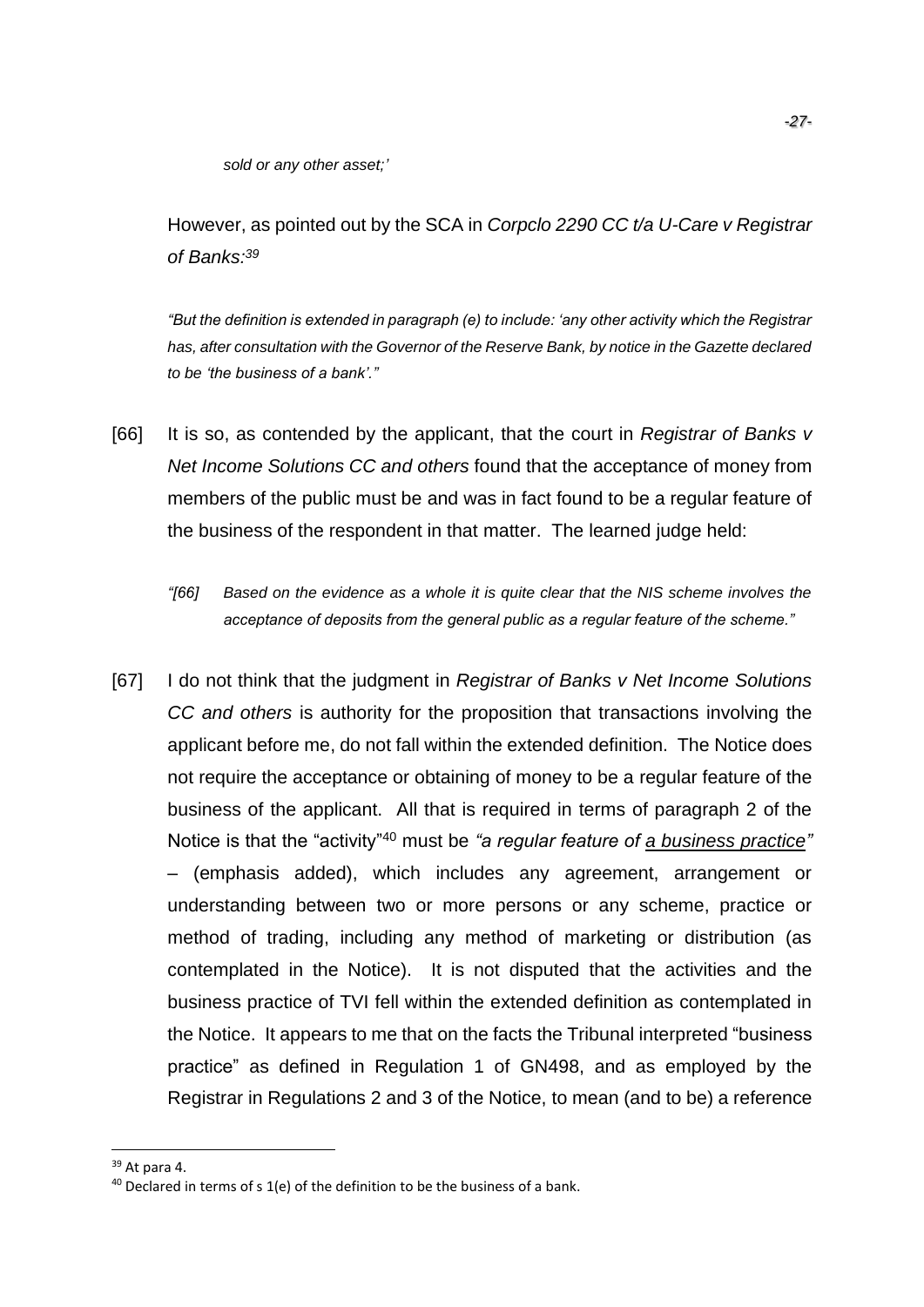to the business practice of the TVI scheme, in respect of which an agreement, arrangement or understanding existed between TVI and the applicants in conducting the scheme. The Tribunal held that the acceptance or obtaining of money, directly or indirectly, from members of the public by the applicants, was a "regular feature" of the TVI scheme. This was not disputed by the applicant. The Tribunal found on the facts that the applicants before the Tribunal obtained money, directly or indirectly, from members of the public as a regular feature of the TVI scheme, with the prospect of the participating members receiving payments or other money-related benefits, directly or indirectly (a) on or after the introduction of new participating members of the public to the scheme, from which, in their turn, money is accepted or obtained, directly or indirectly, as a regular feature of the TVI scheme or (b) on or after the promotion, transfer or change of status of the participating members or new participating members within the business practice; or (c) from funds accepted or obtained from participating members or new participating members in terms of the scheme. The Tribunal held that there was no reason for it to reach a different conclusion from that reached by the Authority. The Tribunal was satisfied on the facts that the applicants conducted the business of a bank as contemplated in the extended definition.

[68] From what I have stated above I agree with the Tribunal's interpretation of the Notice and with the Tribunal's evaluation of the facts and the conclusion reached. It follows therefore that the applicant has not persuaded me that the decision of the Tribunal was influenced by a material error of law.

### DECISION OF THE TRIBUNAL UNREASONABLE AND IRRATIONAL?

[69] The applicant also argued that the Tribunal order is reviewable because no reasonable decision-maker would have reached the decision reached by the Tribunal. It was contended that the Tribunal's decision is irrational and unreasonable. According to the argument the Tribunal did not properly take into account that the applicant was a victim of TVI; that the investigation reports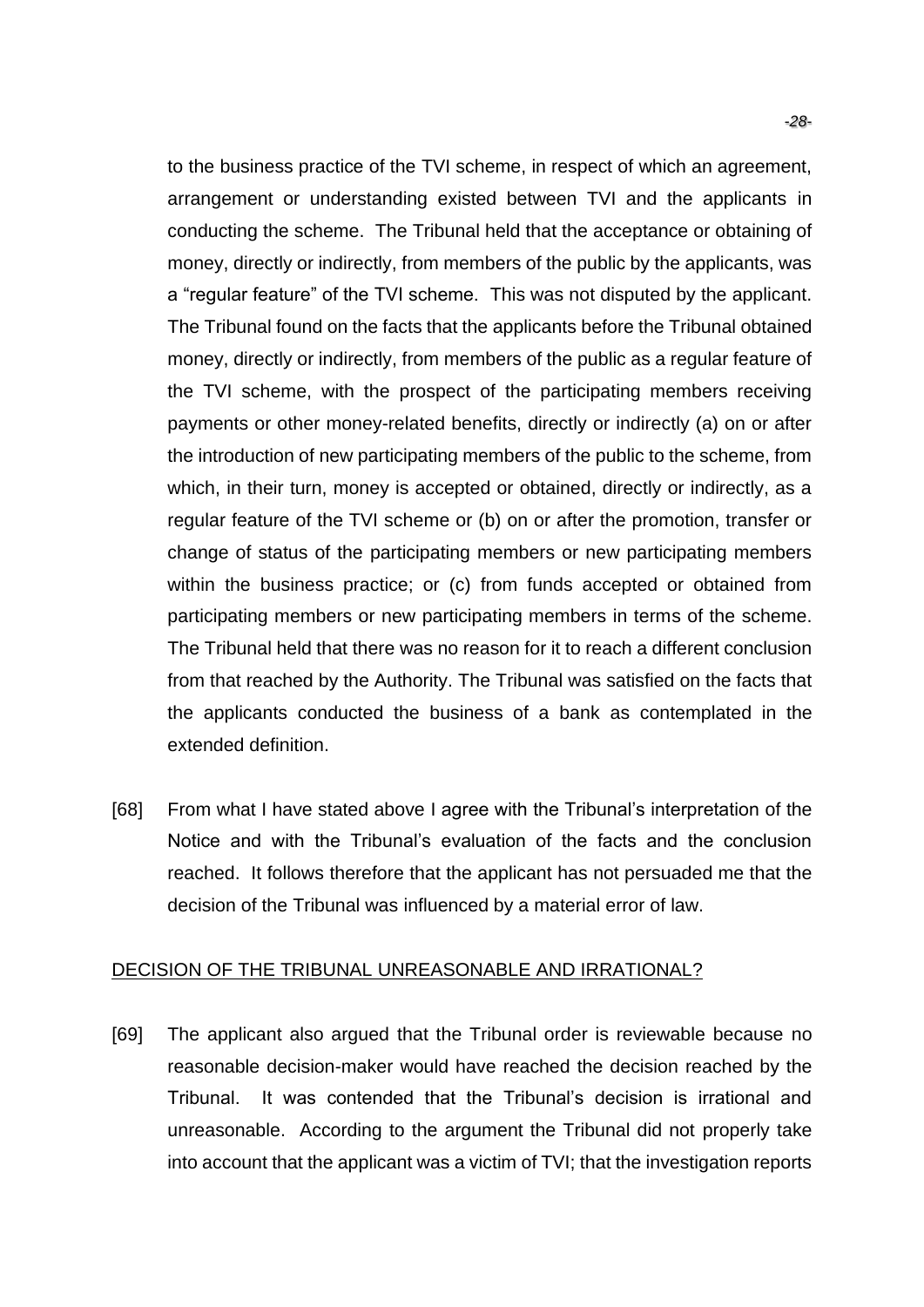concluded that there was no evidence of the applicant's involvement in the TVI scheme; that only some 0,0005% of transactions (5 out of 9.865) went through the applicant's account as "probable" (not proven) TVI transactions over a period of 9 years; that the applicant only had immediate family members in his profile; that he paid for them (as recruiter) and they never did.

- [70] In view of the facts before the Tribunal as appears from the reasons and further based on the facts as they appear from the Authority's reasons, I am not persuaded that the Tribunal decision was unreasonable or irrational. In my view there were sufficient facts before the Tribunal to justify the conclusion that it should not interfere with the discretion exercised by the Authority.
- [71] As far as the argument is concerned that the applicant must be seen as separate from the Corporation, it must be borne in mind that the applicant is the sole member of the Corporation. The benefit flowing from the use by the applicant of the Corporation's banking account in conducting the business of a bank in contravention of the Banks Act, was ultimately that of the applicant.
- [72] It then follows that in my view there is no merit in the applicant's argument that the Tribunal's decision was irrational and/or unreasonable.
- [73] The applicant's complaint that he is still being deprived of his property was not a relevant consideration before the Tribunal. In my view it is also not a relevant consideration in the review application. The taking into possession by the repayment administrator of the applicant's property, and the legal consequences flowing from such seizure, are regulated by s 84 of the Banks Act. It is not a decision subject to review in these proceedings.

### BIAS:

[74] In support of this ground the applicant relied on the aforesaid transcript of the proceedings before the Tribunal. The applicant avers in his founding affidavit: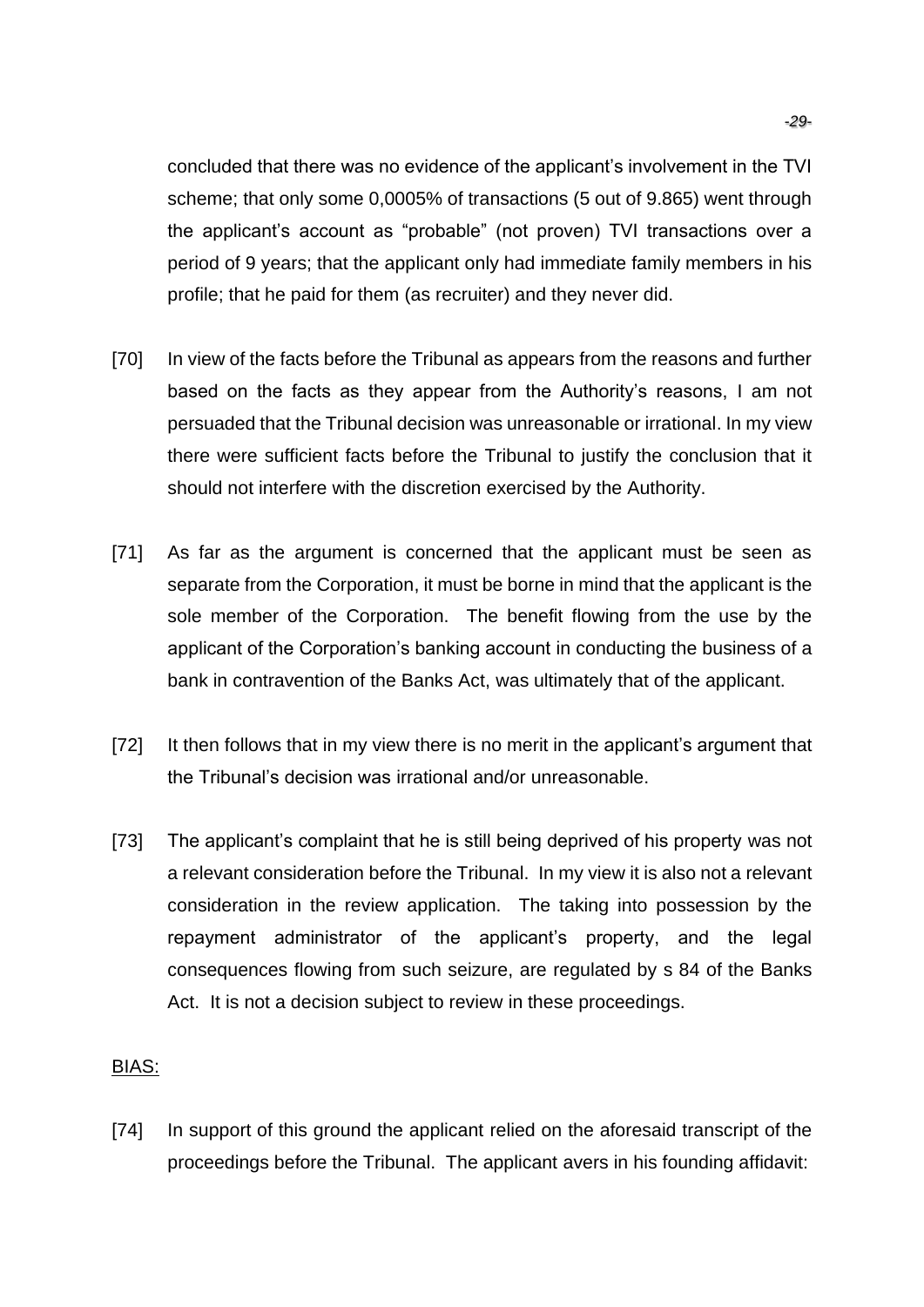- a) That he *"was being interrupted when making submissions and hence could not present* [his] *case properly"*;
- b) That the chairman *"could be seen to be advancing"* the Authority's case but when the applicant questioned this, he was shouted at and stopped from proceeding with his *"inquisition of the chairperson's conduct"*;
- c) That the body language of the chairman confirmed his bias in favour of the Authority in that when the chairman asked the applicant a question, the chairman would always look in the direction of the Authority's legal representatives *"almost as if he was seeking approval"* from the Authority;
- d) That the Tribunal failed or neglected to take into account the evidence that was presented *"rebutting the findings of the Reports in respect of the transactions that were suspected to be associated with the TVI business"*. It is alleged that the Tribunal still made the decision it made despite the transactions being explained in the aforesaid "blow-by-blow" explanation placed before the Tribunal.
- [75] I have already indicated that the transcript contains in the main the argument presented at the hearing before the Tribunal. It runs into some 79 pages of typed record and ends abruptly during the applicant's argument in reply.
- [76] The following appears evident from the transcript:
	- a) The applicant was not interrupted when making his opening remarks. While not legally represented, the applicant fully appreciated the nature of the proceedings before the Tribunal;
	- b) The applicant was given considerable leeway to present his case and he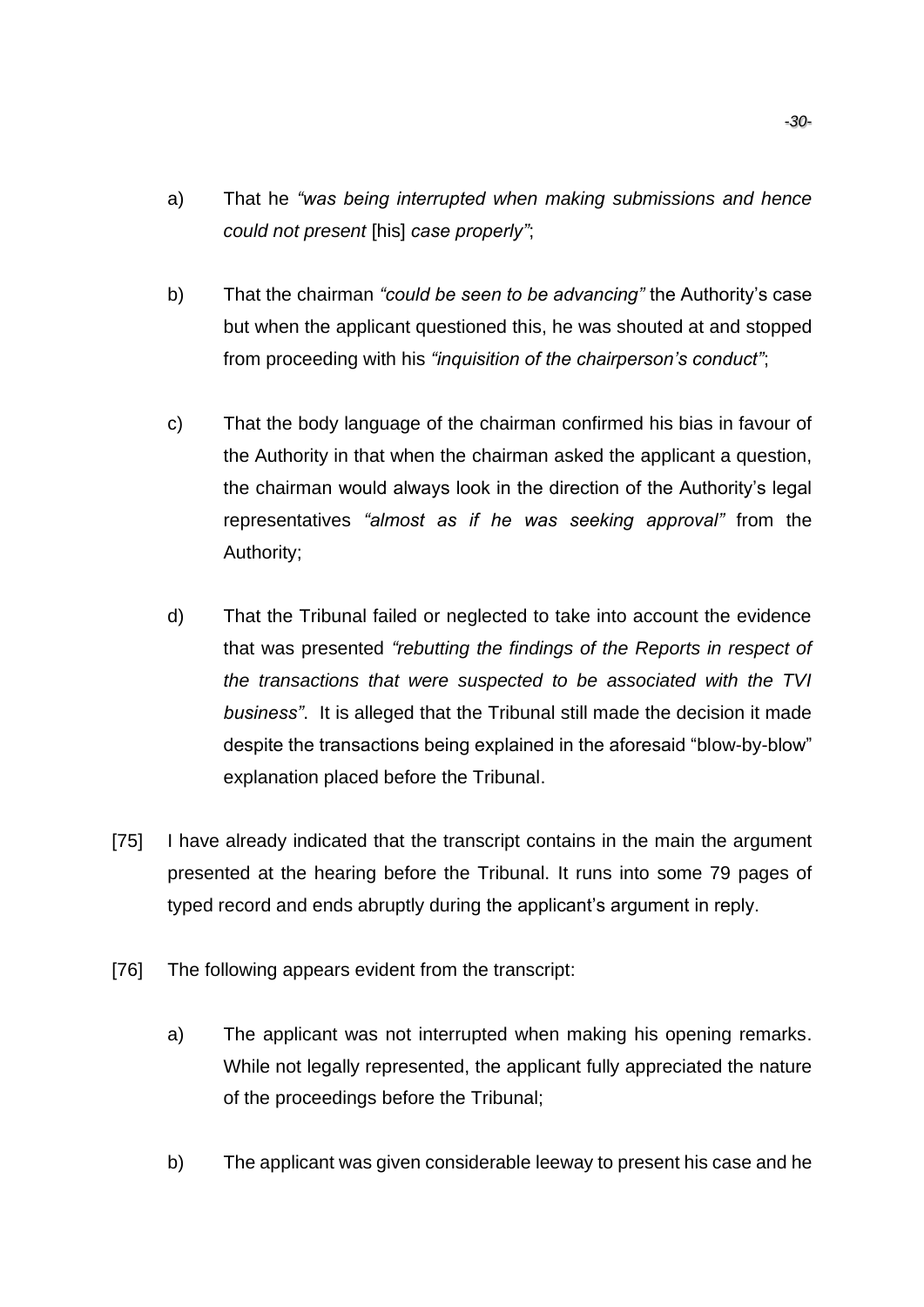alluded to the background leading up to the reconsideration application, without interruption or objection from any member of the panel or from the Authority's counsel;

- c) The "blow-by-blow" explanation relied on by the applicant before the Tribunal, was the subject of considerable debate;
- d) When the chairman pointed out to the applicant that he had failed to deal with the transactions on his personal account (presumably in his written statement), the chairman did not, as the applicant suggests, prevent the applicant from providing an explanation. The applicant was in fact allowed to do so and he did provide an explanation;
- e) Both the remaining two members of the Tribunal also engaged the applicant in argument on the facts and the law;
- f) The chairman apologised for interrupting the applicant during his argument, but this only came after another member of the Tribunal panel engaged the applicant extensively on a specific point. The applicant then proceeded to address the Tribunal seemingly unperturbed by the prior interruption;
- g) The debate became somewhat heated when the applicant implied that the chairman was *"speaking for"* the Authority. It is perhaps prudent to quote from the transcript:

|            | "CHAIRMAN: Just-just - I just personally or let's put it this way the Prudential   |
|------------|------------------------------------------------------------------------------------|
|            | Authority says it is just so unlikely that you would have all these                |
|            | multiples in this short period of 2 700 being banked.                              |
|            | APPLICANT: Have they run a fuel station this Prudential Authority? Have they run a |
|            | fuel station?                                                                      |
| CHAIRMAN:  | Why didn't – why was it that after May 2012 [intervened]                           |
| APPLICANT: | Chair are you speaking for the Prudential Authority?                               |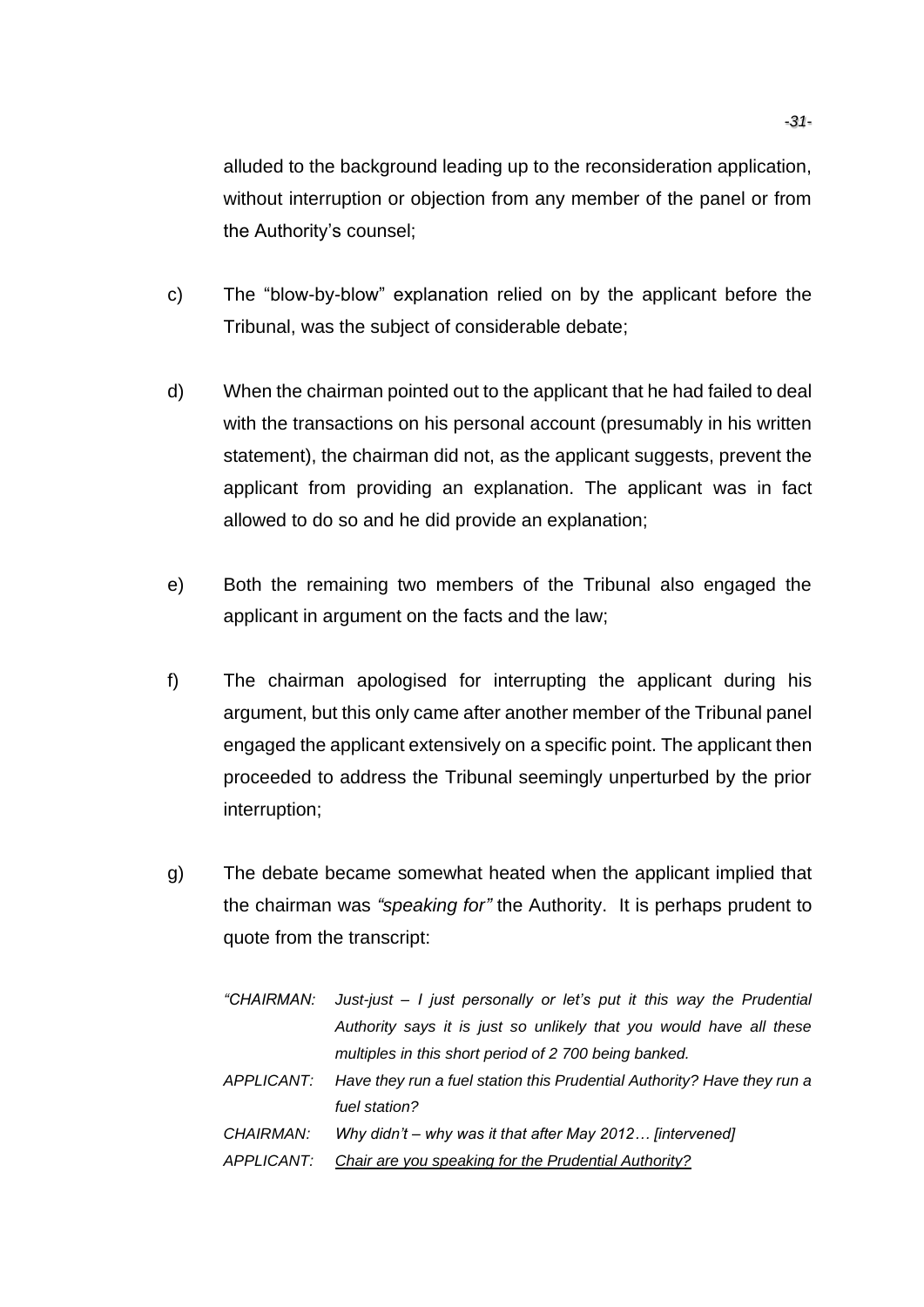*CHAIRMAN: Listen Mr Mwale… [intervened] APPLICANT: No-no I'm asking. CHAIRMAN: I'm asking you a fair question on the facts before us. APPLICANT: What is your question? CHAIRMAN: And please don't cheek me. APPLICANT: Don't? CHAIRMAN: I don't accept that. APPLICANT: Don't what? CHAIRMAN: Don't cheek me with your remarks." –* (emphasis added);

- h) The applicant's argument consists of some 57 pages of the transcribed record;
- i) The Authority's argument consists of some 16 pages of transcribed record. The members of the Tribunal engaged counsel for the Authority on various legal and factual aspects of the matter;
- j) The applicant's argument in reply consists of some 6 pages of transcribed record (before the transcript abruptly ends).
- [77] There is a formidable burden upon a litigant who alleges bias or its apprehension. Both the person who apprehends bias and the apprehension itself must be reasonable. Mere apprehensiveness or even a *"strongly and honestly felt anxiety"* that a presiding officer will be biased, is insufficient. A mistake on the facts on its own does not justify a reasonable apprehension of bias. A party alleging bias based on incorrect findings of fact must establish partiality, failing which the question of unreasonableness does not arise. If a mistake on the facts is shown, a reliance on reasonable apprehension of bias will only be successful if the error relates to a material fact and it is so unreasonable that it is inexplicable, except on the grounds of bias. - *De Lacy and Another v South African Post Office* (CCT 24/10) [2011] ZACC 17; 2011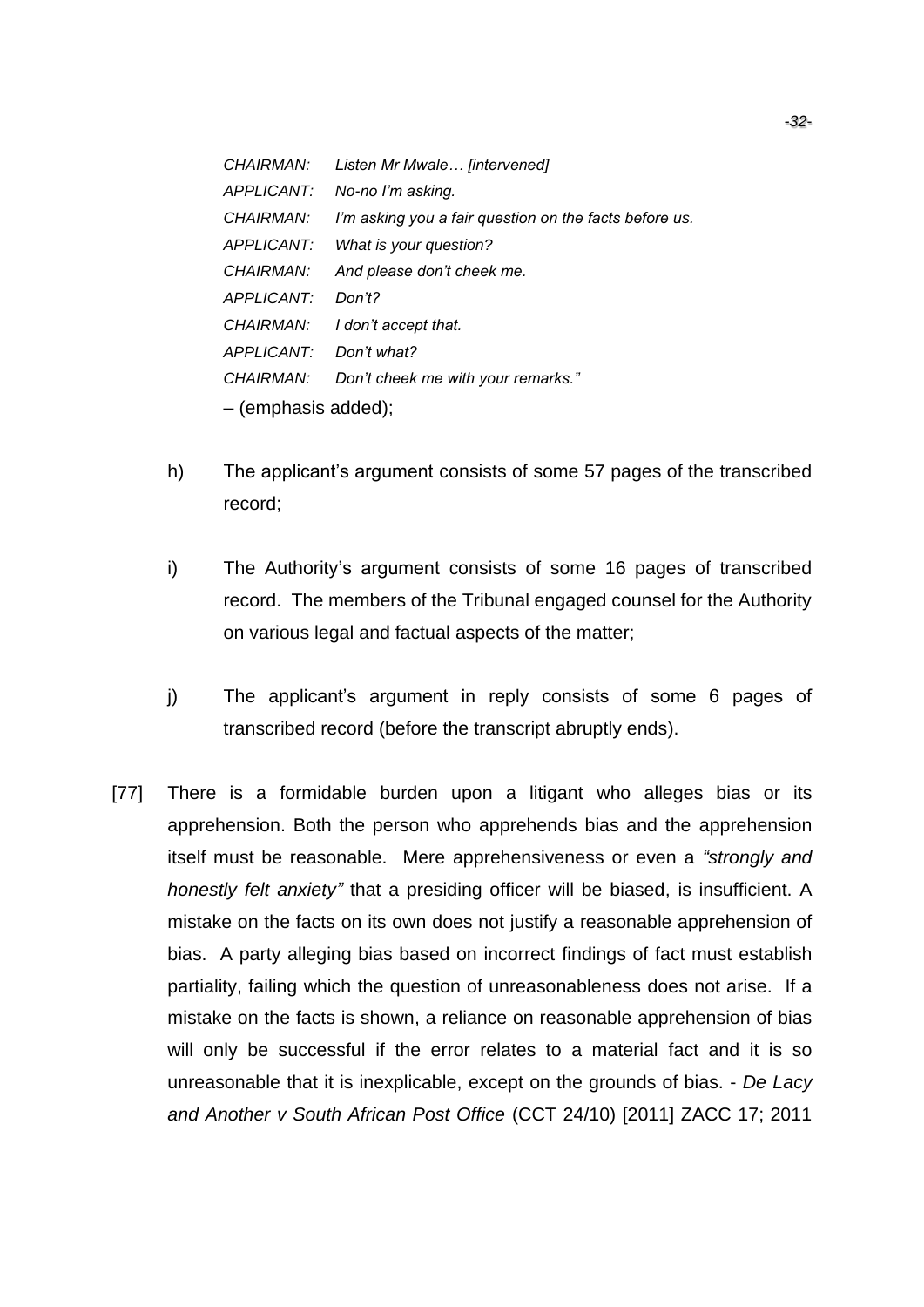(9) BCLR 905 (CC) (24 May 2011). 41

- [78] It must be borne in mind in my view that the Tribunal panel consisted of three members. It is evident from the transcript that the remaining members also extensively engaged the applicant during argument. No allegations of bias are however made against the other members of the Tribunal. The decision of the Tribunal was unanimous.
- [79] Having considered the facts and the transcription placed before me, I am not persuaded that the applicant has shown that the Tribunal (or the chairman for that matter) was biased. I do not believe that the applicant's perception of bias, if it genuinely existed, was reasonable.
- [80] It is evident from the questions posed to counsel for the Authority during argument that the chairman in fact expressed his doubts about the prospects of the repayment administrator to establish the identity of the "investors" in this matter. It appears to me that the applicant's remedy lies elsewhere.

In the result it is ordered:

- 1. The application is dismissed;
- 2. The applicant is ordered to pay the second respondent's costs, including the costs of two counsel where so employed.

**\_\_\_\_\_\_\_\_\_\_\_\_\_\_\_\_\_\_\_\_\_\_\_\_\_\_ YVAN COERTZEN**

**ACTING JUDGE OF THE HIGH COURT GAUTENG DIVISION, PRETORIA**

<sup>41</sup> At paras 69 - 72.